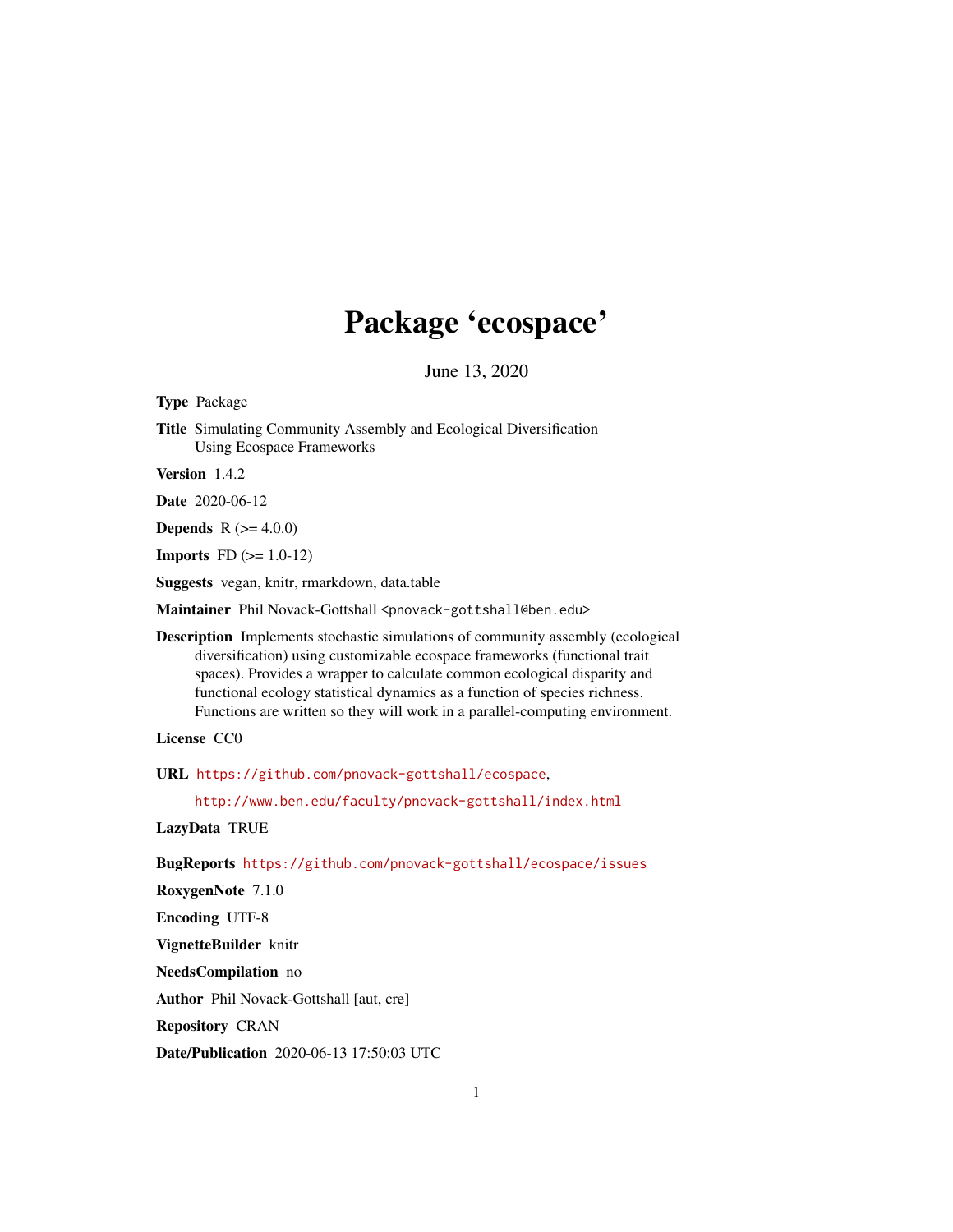## <span id="page-1-0"></span>R topics documented:

| Index | 34 |
|-------|----|
|       |    |
|       |    |
|       |    |
|       |    |
|       |    |
|       |    |
|       |    |
|       |    |
|       |    |
|       |    |
|       |    |
|       |    |

ecospace-package *ecospace: Simulating Community Assembly and Ecological Diversification Using Ecospace Frameworks*

## Description

ecospace is an R package that implements stochastic simulations of community assembly (ecological diversification) using customizable ecospace frameworks (functional trait spaces). Simulations model the 'neutral', 'redundancy', 'partitioning', and 'expansion' models of Bush and Novack-Gottshall (2012) and Novack-Gottshall (2016a,b). It provides a wrapper to calculate common ecological disparity and functional ecology statistical dynamics as a function of species richness. Functions are written so they will work in a parallel-computing environment.

## Details

The package also contains a sample data set, functional traits for Late Ordovician (Type Cincinnatian) fossil species from the Kope and Waynesville formations, from Novack-Gottshall (2016b).

## Author(s)

Phil Novack-Gottshall <pnovack-gottshall@ben.edu>

## References

Bush, A. and P.M. Novack-Gottshall. 2012. Modelling the ecological-functional diversification of marine Metazoa on geological time scales. *Biology Letters* 8: 151-155.

Novack-Gottshall, P.M. 2016a. General models of ecological diversification. I. Conceptual synthesis. *Paleobiology* 42: 185-208.

Novack-Gottshall, P.M. 2016b. General models of ecological diversification. II. Simulations and empirical applications. *Paleobiology* 42: 209-239.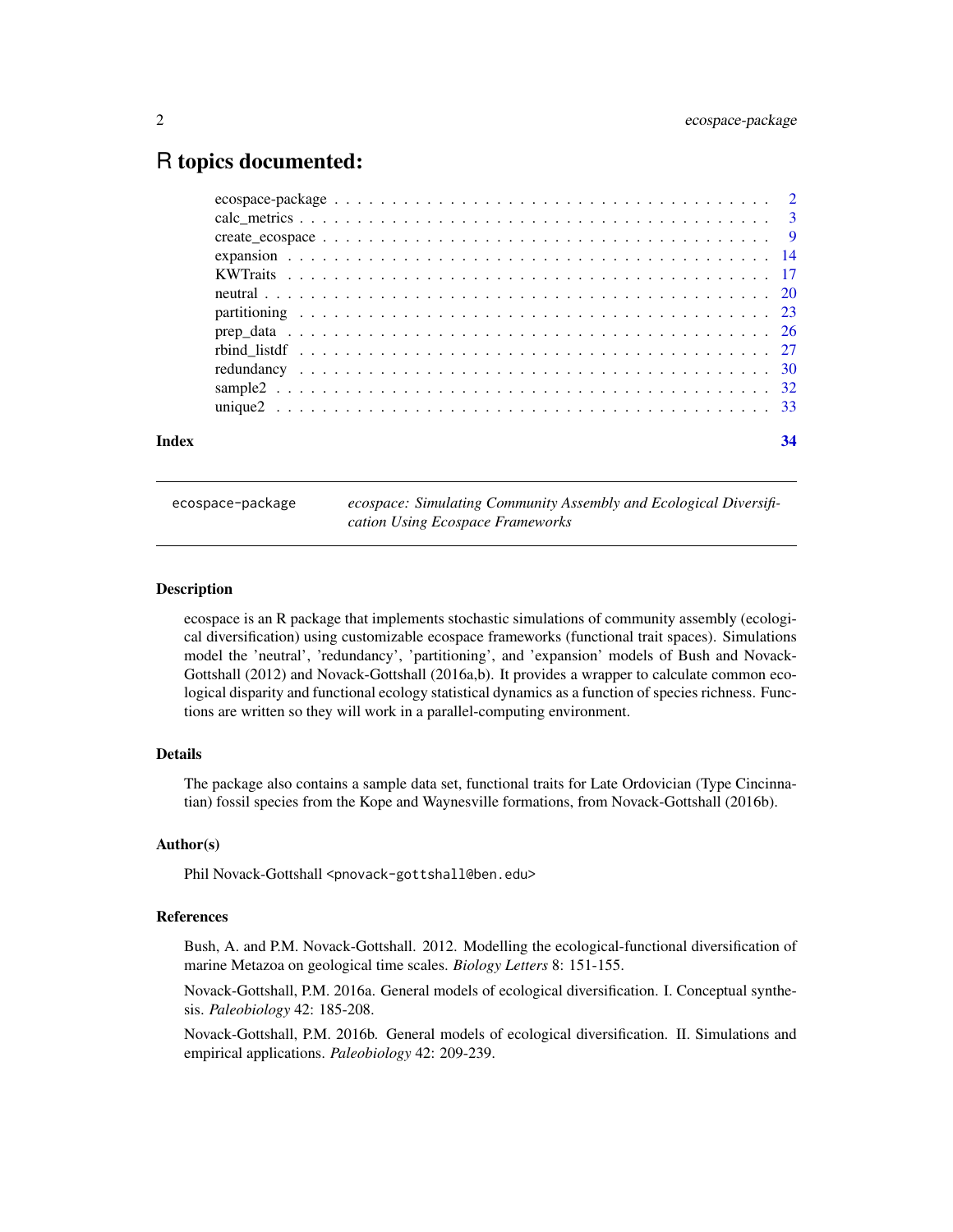## <span id="page-2-0"></span>calc\_metrics 3

## See Also

The 'calc metrics' function relies extensively on the functional diversity package [FD-package](#page-0-0), and hence lists this package as a depends, so it is loaded simultaneously.

```
# Get package version, citation, updates, and vignette
packageVersion("ecospace")
citation("ecospace")
news(package = "ecospace")
vignette("ecospace")
# Create an ecospace framework (functional-trait space) with 15 characters
# (functional traits) of mixed types
nchar <-15ecospace <- create_ecospace(nchar = nchar, char.state = rep(3, nchar),
  char.type = rep(c("factor", "ord.fac", "ord.num"), nchar / 3))# Use to assemble a stochastic "neutral" sample of 20 species (from
# initial seeding by 5 species)
x \le - neutral(Sseed = 5, Smax = 20, ecospace = ecospace)
head(x, 10)# Calculate ecological disparity (functional diversity) dynamics as a
# function of species richness
# Statistic 'V' [total variance] not calculated because there are factors
# in the sample
metrics <- calc_metrics(samples = x, Smax = 20, Model = "Neutral", Param = "NA")
metrics
# Plot statistical dynamics as function of species richness
op <- par()
par(mfrow = c(2, 4), mar = c(4, 4, 1, .3))attach(metrics)
plot(S, H, type = "l", cex = .5)plot(S, D, type = "l", cex = .5)plot(S, M, type = "l", cex = .5)plot(S, V, type = "l", cex = .5)
plot(S, FRic, type = "1", cex = .5)
plot(S, FEve, type = "1", cex = .5)
plot(S, FDiv, type = "1", cex = .5)
plot(S, FDis, type = "1", cex = .5)
par(op)
```
<span id="page-2-1"></span>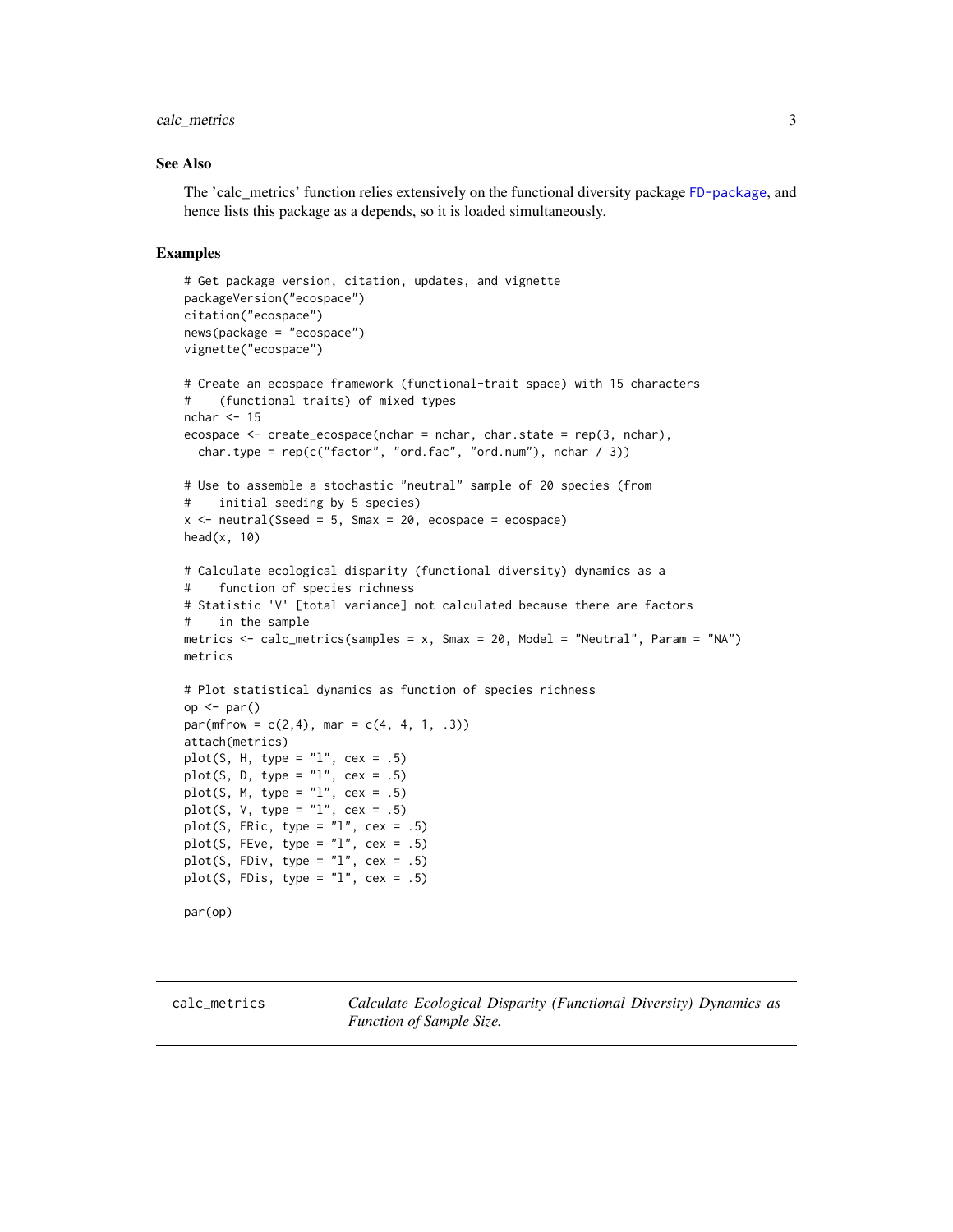## Description

Wrapper to FD:[:dbFD](#page-0-0) that calculates common ecological disparity and functional diversity statistics. When used with species-wise simulations of community assembly or ecological diversification (and default increm = 'TRUE'), calculates statistical dynamics incrementally as a function of species richness. Avoids file-sharing errors so that can be used in 'embarrasingly parallel' implementations in a high-performance computing environment.

## Usage

```
calc_metrics(
  nreps = 1,
  samples = NA,
  Smax = NA,
 Model = ""Param = ",
 m = 3,corr = "lingoes",
 method = "Euclidean",
  increm = TRUE,
  ...
)
```
## Arguments

| nreps   | Sample number to calculate statistics for. Default is the first sample $n$ reps = 1,<br>but statistics can be calculated for other samples (i.e., second sample if nreps =<br>2), or multiple samples if assigned a vector (sequence) of integers and function<br>is applied within lapply or related function.                                                                                             |
|---------|-------------------------------------------------------------------------------------------------------------------------------------------------------------------------------------------------------------------------------------------------------------------------------------------------------------------------------------------------------------------------------------------------------------|
| samples | Data frame (if nreps = 1) or list of data frames (if nreps = seq() or nreps! =<br>1), with each data frame a species-by-trait matrix with species as rows and traits<br>as columns. Traits can be binary, numeric, ordered numeric, factor, or ordered<br>factor types. Each sample is converted to a distance metric (see method below)<br>before calculating statistics.                                  |
| Smax    | Maximum number of samples rows (species) to include in calculations, incre-<br>mented starting with first row. Default (NA) is to increment to the maximum<br>number of samples rows (calculated separately for each data frame sample, if a<br>list of data frames). If Smax is greater than the size of a sample, then calculation<br>stops after calculating the sample statistics and issues a warning. |
| Model   | Optional character string or numeric value naming simulation model. A warning<br>issues if left blank.                                                                                                                                                                                                                                                                                                      |
| Param   | Optional numeric value or character string naming strength parameter used in<br>simulation. A warning issues if left blank.                                                                                                                                                                                                                                                                                 |
| m       | The number of PCoA axes to keep as 'traits' for calculating FRic and FDiv in<br>$FD: : dbFD.$ Default $m = 3$ is justified below, but any integer value greater than 1<br>is possible. See 'details' for more information.                                                                                                                                                                                  |
| corr    | Character string specifying the correction method to use in $FD$ : $dbFD$ when the<br>species-by-species distance matrix cannot be represented in a Euclidean space.                                                                                                                                                                                                                                        |

<span id="page-3-0"></span>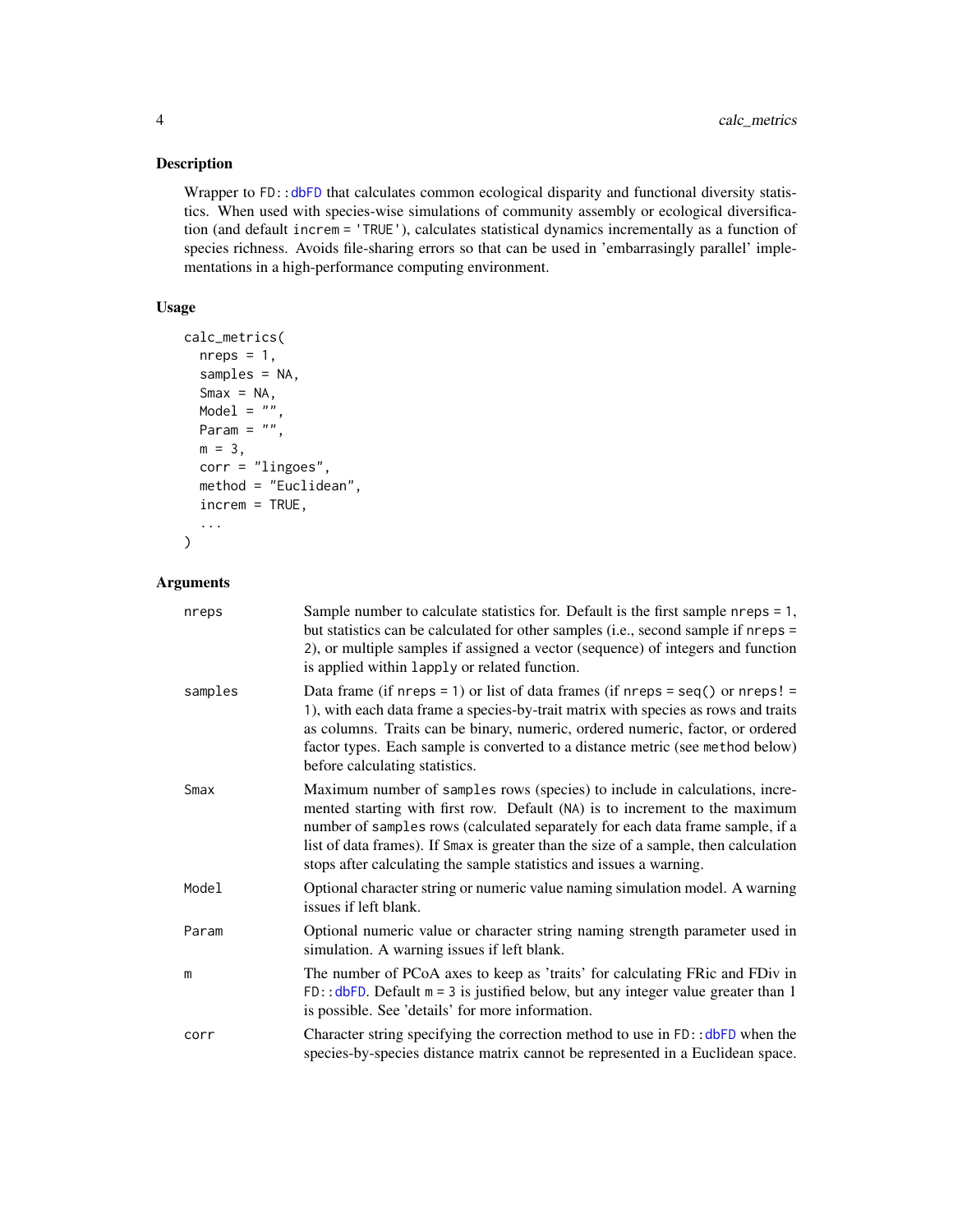<span id="page-4-0"></span>

|        | Default corr = 'lingoes' is justified below, but see $FD$ : :dbFD for other possi-<br>ble values.                                                                                                                                                                                                                                                                                                                   |
|--------|---------------------------------------------------------------------------------------------------------------------------------------------------------------------------------------------------------------------------------------------------------------------------------------------------------------------------------------------------------------------------------------------------------------------|
| method | Distance measure to use when calculating functional distances between species.<br>Default is method = 'Euclidean' using stats:: $dist.$ method = 'Gower' or<br>any other value uses Gower distance (using FD: : gowdis). Presence of factor or<br>ordered factor character types forces use of Gower distance, triggering a warning<br>to notify user when changed internally.                                      |
| increm | Default increm = 'TRUE' calculates statistics incrementally as a function of<br>species richness. increm = 'FALSE' only calculates a single set of statistics for<br>the entire sample.                                                                                                                                                                                                                             |
| .      | Additional parameters for controlling FD:: dbFD. Common uses include setting<br>calc. FRic = FALSE or calc. FDiv = FALSE to exclude calculation of FRic and<br>FDiv. Note that the arguments m, corr, and method above have different defaults<br>than used in FD:: $dbFD$ , and w.abun = FALSE and messages = FALSE are also<br>internally changed to different defaults. These and others can be controlled here. |

## Details

The primary goal of this function is to describe the statistical dynamics of common ecological disparity (functional diversity) metrics as a function of species richness (sample size). Statistics are calculated incrementally within samples, first for the first row (species), second for the first and second rows, ..., ending with the entire sample (by default, or terminating with Smax total species). The function assumes that supplied samples are ecologically or evolutionary cohesive assemblages in which there is a logical order to the rows (such that the sixth row is the sixth species added to the assemblage) and that such incremental calculations are sensible. See Novack-Gottshall (2016a,b) for additional context. Samples must have species as rows and traits as columns (of many allowed character types), and have class(data. frame) or a list of such data frames, with each data frame a separate sample.

Statistics calculated include four widely used in ecological disparity studies (adapted from studies of morphological disparity) and four used in functional diversity studies. See Foote (1993), Ciampaglio et al. (2001), and Wills (2001) for definitions and details on morphological disparity measures and Novack-Gottshall (2007; 2016a,b) for implementation as measures of ecological disparity. See Mason et al. (2005), Anderson et al. (2006), Villeger et al. (2008), Laliberte and Legendre (2010), Mouchet et al. (2010), Mouillot et al. (2013) for definitions and details on functional diversity statistics. For computation details of functional diversity metrics, see Laliberte and Shipley (2014) package FD, and especially FD:[:dbFD](#page-0-0), which this function wraps around to calculate the functional diversity statistics.

Statistic (S) is species (taxonomic) richness, or sample size.

When increm = 'FALSE', the function calculates statistics for the entire sample(s) instead of doing so incrementally. In this case, the implementation is essentially the same as FD:[:dbFD](#page-0-0) with default arguments (e.g., m, corr) that reduce common calculation errors, plus inclusion of common morphological disparity statistics.

## Statistics that measure diversity (unique number of life habits / trait combinations within ecospace / functional-trait space):

H Life habit richness, the number of functionally unique trait combinations.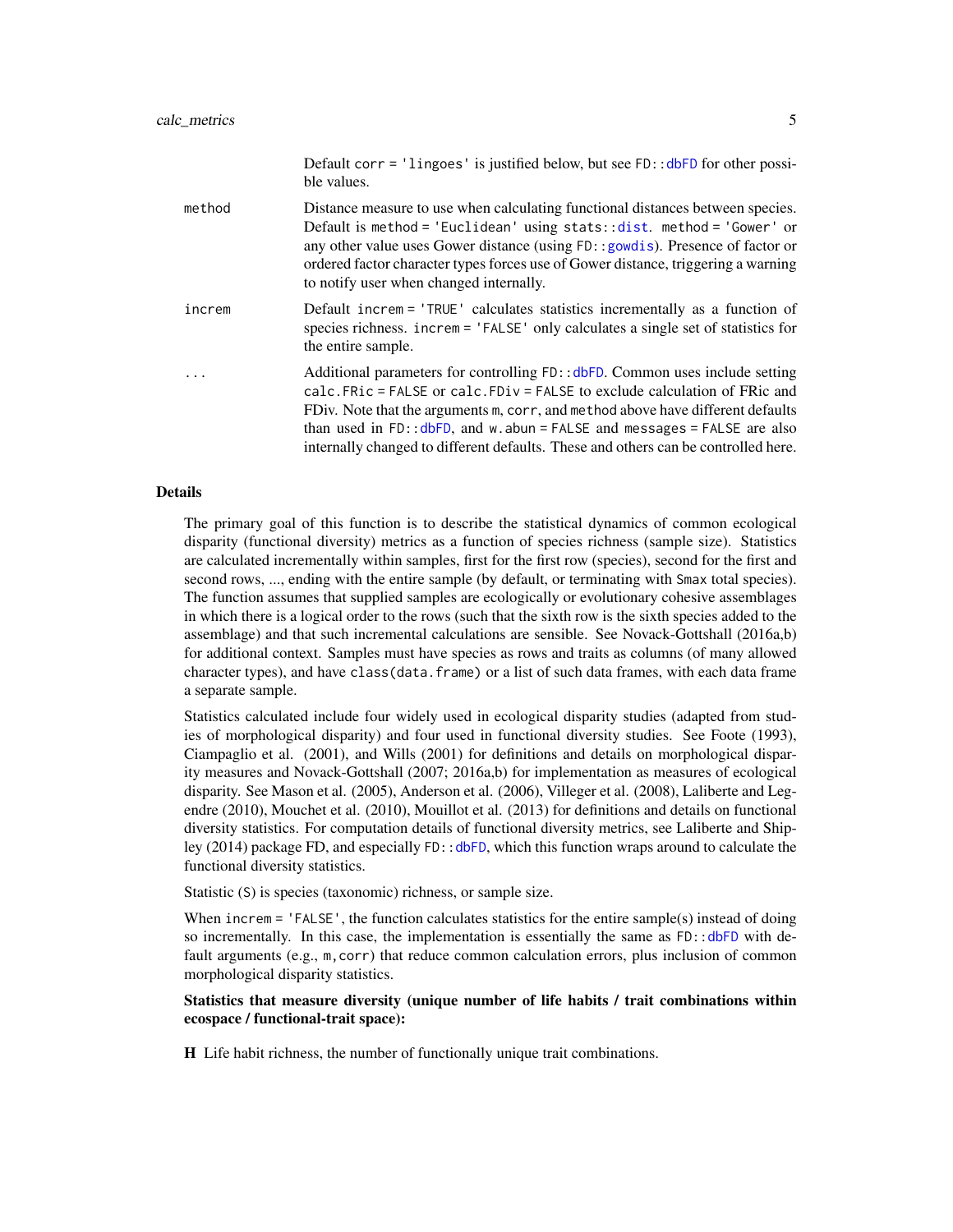<span id="page-5-0"></span>Statistics that measure disparity (or dispersion of species within ecospace / functionaltrait space) (Note these statistics are sensitive to outliers and sample size):

- M Maximum pairwise distance between species in functional-trait space, measured using the distance method specified above.
- **FRic** Functional richness, the minimal convex-hull volume in multidimensional principal coordinates analysis (PCoA) trait-space ordination.
- FDiv Functional divergence, the mean distance of species from the PCoA trait-space centroid.

## Statistics that measure internal structure (i.e., clumping or inhomogeneities within the traitspace):

- D Mean pairwise distance between species in functional-trait space, measured using the distance method specified above.
- V Total variance, the sum of variances for each functional trait across species; when using factor or ordered factor character types, this statistic cannot be measured and is left blank, with a warning.
- **FDis** Functional dispersion, the total deviance of species from the circle with radius equal to mean distance from PCoA trait-space centroid.

#### Statistics that measure spacing among species within the trait-space:

FEve Functional evenness, the evenness of minimum-spanning-tree lengths between species in PCoA trait-space.

The default number of PCoA axes used in calculating of FRic and FDiv equals m = 3. Because their calculation requires more species than traits (here the  $m = 3$  PCoA axes), the four functional diversity statistics are only calculated when a calculated sample contains a minimum of m species (S) or unique life habits (H). qual.FRic is appended to the output to record the proportion ('quality') of PCoA space retained by this loss of dimensionality. Although including more PCoA axes allows greater statistical power (Villeger et al. 2011, Maire et al. 2015), the use of  $m = 3$  here is computationally manageable, ecologically meaningful, and allows standardized measurement of statistical dynamics across the wide range of sample sizes typically involved in simulations of ecological/evolutionary assemblages, especially when functionally redundant data occur. Other integers greater than 1 can also be specified. See the help file for FD:[:dbFD](#page-0-0) for additional information.

Lingoes correction corr = 'lingoes', as recommended by Legendre and Anderson (1999), is called when the species-by-species distance matrix cannot be represented in a Euclidean space. See the help file for FD:: dbFD for additional information.

Note that the ecological disparity statistics are calculated on the raw (unstandardized) distance matrix. The functional diversity statistics are calculated on standardized data using standardizations in FD:[:dbFD](#page-0-0). If all traits are numeric, they by default are standardized to mean 0 and unit variance. If not all traits are numeric, Gower's (1971) standardization by the range is automatically used.

## Value

Returns a data frame (if nreps is a single integer or samples is a single data frame) or a list of data frames. Each returned data frame has Smax rows corresponding to incremental species richness (sample size) and 12 columns, corresponding to:

Model (optional) Model name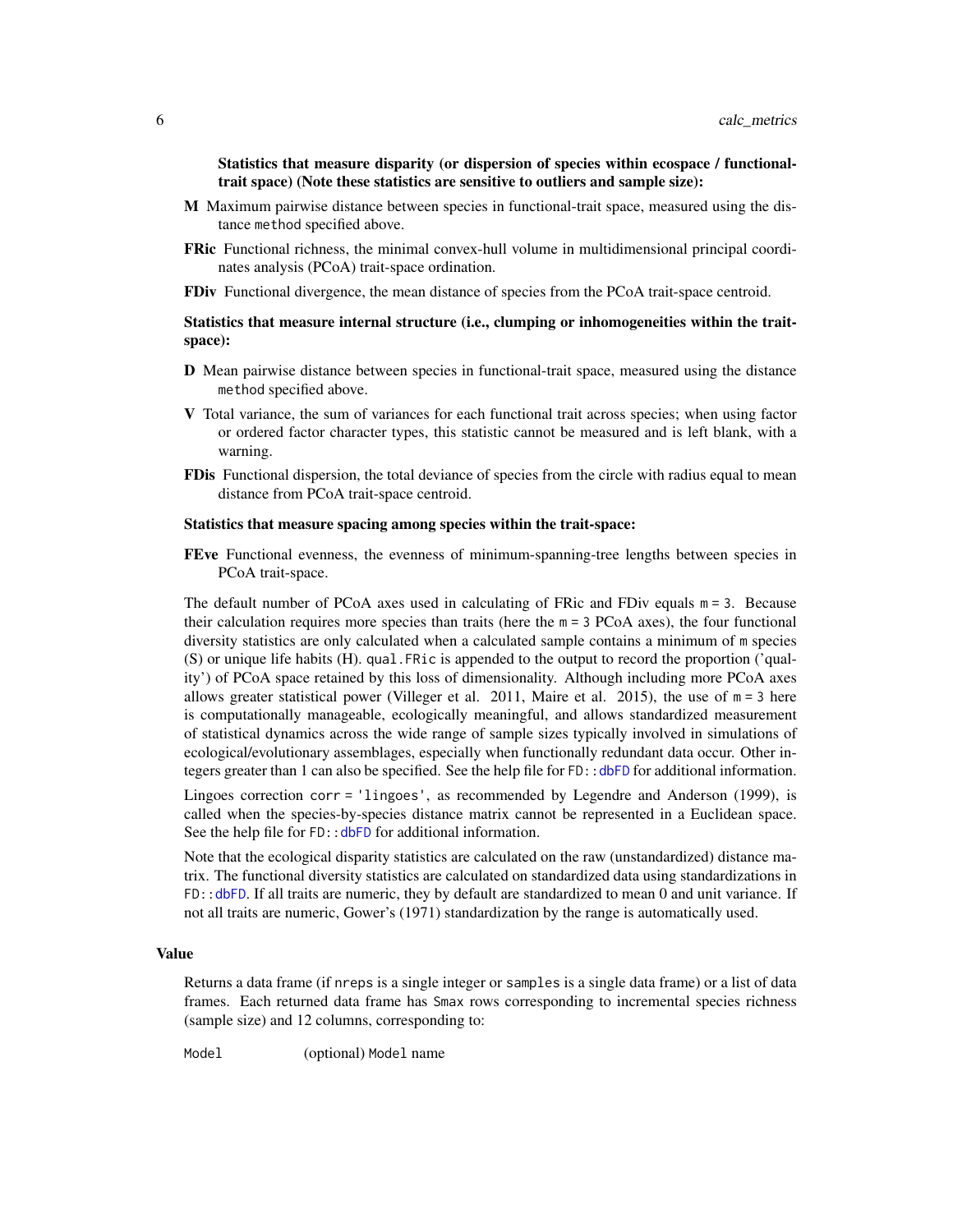## <span id="page-6-0"></span>calc\_metrics 7

| Param     | (optional) strength parameter                                                           |
|-----------|-----------------------------------------------------------------------------------------|
| S         | Species richness (sample size)                                                          |
| H         | Number of functionally unique life habits                                               |
| D         | Mean pairwise distance                                                                  |
| M         | Maximum pairwise distance                                                               |
| V         | Total variance                                                                          |
| FRic      | Functional richness                                                                     |
| FEve      | <b>Functional evenness</b>                                                              |
| FDiv      | Functional divergence                                                                   |
| FDis      | Functional dispersion                                                                   |
| qual.FRic | proportion ('quality') of total PCoA trait-space used when calculating FRic and<br>FDiv |

## **Note**

A bug exists within FD:[:gowdis](#page-0-0) where nearest-neighbor distances can not be calculated when certain characters (especially numeric characters with values other than 0 and 1) share identical traits across species. The nature of the bug is under investigation, but the current implementation is reliable under most uses. If you run into problems because of this bug, a work-around is to manually change the function to call cluster:  $:$  daisy using metric = "gower" instead.

If calculating statistics for more than several hundred samples, it is recommended to use a parallelcomputing environment. The function has been written to allow usage (using [lapply](#page-0-0) or some other list-apply function) in 'embarrassingly parallel' implementations in such HPC environments. Most importantly, overwriting errors during calculation of convex hull volume in FRic are avoided by creating CPU-specific temporarily stored vertices files.

See Novack-Gottshall (2016b) for recommendations for using random forest classification trees to conduct multi-model inference.

#### Author(s)

Phil Novack-Gottshall <pnovack-gottshall@ben.edu>

## References

Anderson, M. J., K. E. Ellingsen, and B. H. McArdle. 2006. Multivariate dispersion as a measure of beta diversity. *Ecology Letters* 9(6):683-693.

Ciampaglio, C. N., M. Kemp, and D. W. McShea. 2001. Detecting changes in morphospace occupation patterns in the fossil record: characterization and analysis of measures of disparity. *Paleobiology* 27(4):695-715.

Foote, M. 1993. Discordance and concordance between morphological and taxonomic diversity. *Paleobiology* 19:185-204.

Gower, J. C. 1971. A general coefficient of similarity and some of its properties. *Biometrics* 27:857- 871.

Laliberte, E., and P. Legendre. 2010. A distance-based framework for measuring functional diversity from multiple traits. *Ecology* 91(1):299-305.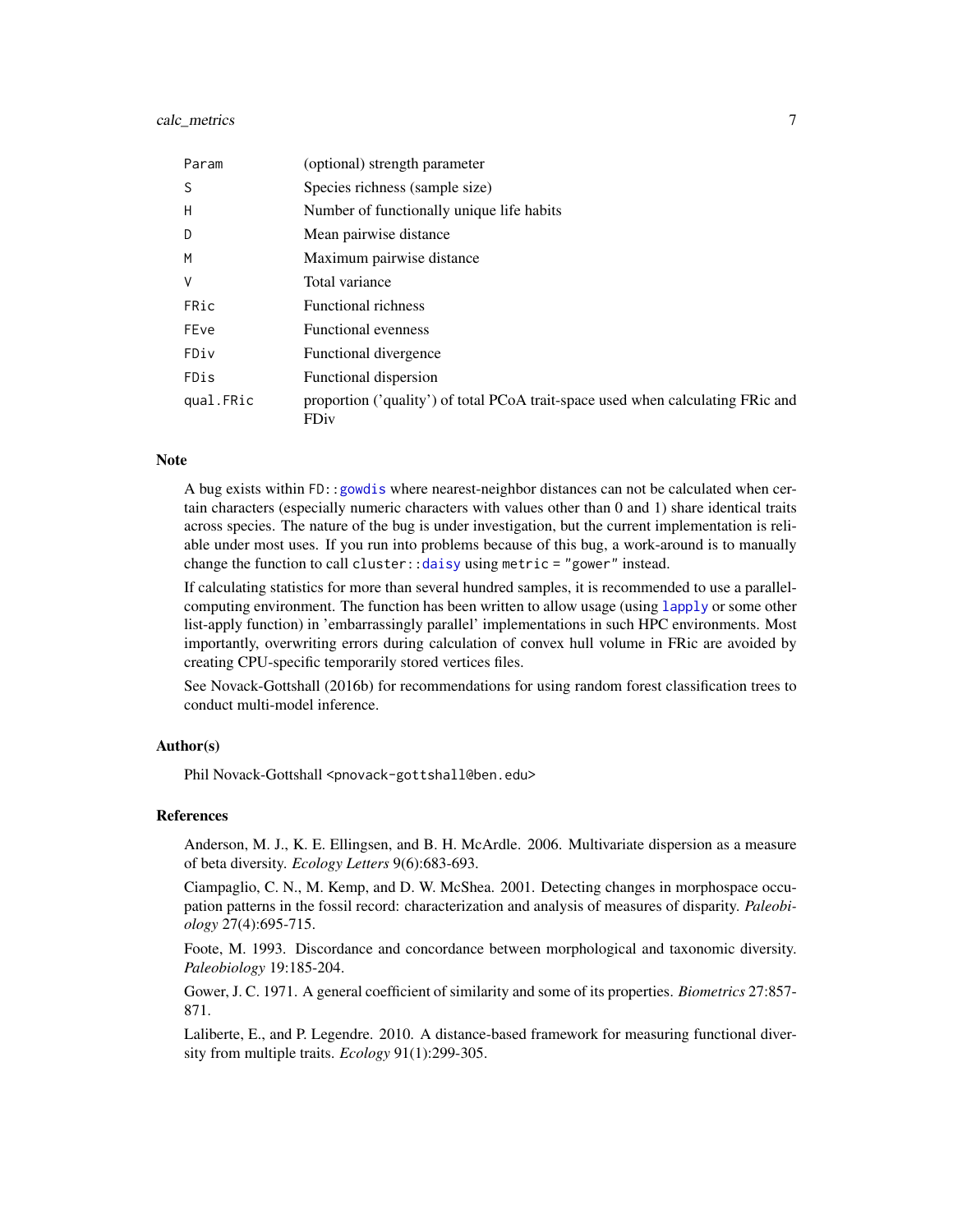Legendre, P., and M. J. Anderson. 1999. Distance-based redundancy analysis: testing multispecies responses in multifactorial ecological experiments. *Ecological Monographs* 69(1):1-24.

Maire, E., G. Grenouillet, S. Brosse, and S. Villeger. 2015. How many dimensions are needed to accurately assess functional diversity? A pragmatic approach for assessing the quality of functional spaces. *Global Ecology and Biogeography* 24(6):728-740.

Mason, N. W. H., D. Mouillot, W. G. Lee, and J. B. Wilson. 2005. Functional richness, functional evenness and functional divergence: the primary components of functional diversity. *Oikos* 111(1):112-118.

Mouchet, M. A., S. Villeger, N. W. H. Mason, and D. Mouillot. 2010. Functional diversity measures: an overview of their redundancy and their ability to discriminate community assembly rules. *Functional Ecology* 24(4):867-876.

Mouillot, D., N. A. J. Graham, S. Villeger, N. W. H. Mason, and D. R. Bellwood. 2013. A functional approach reveals community responses to disturbances. *Trends in Ecology and Evolution* 28(3):167- 177.

Novack-Gottshall, P.M. 2007. Using a theoretical ecospace to quantify the ecological diversity of Paleozoic and modern marine biotas. *Paleobiology* 33: 274-295.

Novack-Gottshall, P.M. 2016a. General models of ecological diversification. I. Conceptual synthesis. *Paleobiology* 42: 185-208.

Novack-Gottshall, P.M. 2016b. General models of ecological diversification. II. Simulations and empirical applications. *Paleobiology* 42: 209-239.

Villeger, S., N. W. H. Mason, and D. Mouillot. 2008. New multidimensional functional diversity indices for a multifaceted framework in functional ecology. *Ecology* 89(8):2290-2301.

Villeger, S., P. M. Novack-Gottshall, and D. Mouillot. 2011. The multidimensionality of the niche reveals functional diversity changes in benthic marine biotas across geological time. *Ecology Letters* 14(6):561-568.

Wills, M. A. 2001. Morphological disparity: a primer. Pp. 55-143. *In* J. M. Adrain, G. D. Edgecombe, and B. S. Lieberman, eds. *Fossils, phylogeny, and form: an analytical approach.* Kluwer Academic/Plenum Publishers, New York.

Laliberte, E., and B. Shipley. 2014. *FD: Measuring functional diversity from multiple traits, and other tools for functional ecology*, Version 1.0-12.

## See Also

FD:[:dbFD](#page-0-0) for details on the core function wrapped here for calculating functional diversity statistics. [neutral](#page-19-1), [redundancy](#page-29-1), [partitioning](#page-22-1), [expansion](#page-13-1) for building samples using simulations. [rbind\\_listdf](#page-26-1) for efficient way to combine lists of data frames for subsequent analyses.

```
# Build ecospace framework and a random 50-species sample using neutral rule:
ecospace <- create_ecospace(nchar = 15, char.state = rep(3, 15), char.type = rep("numeric", 15))
sample \leq neutral(Sseed = 5, Smax = 50, ecospace = ecospace)
# Using Smax = 10 here for fast example
metrics <- calc_metrics(samples = sample, Smax = 10, Model = "Neutral", Param = "NA")
metrics
```
<span id="page-7-0"></span>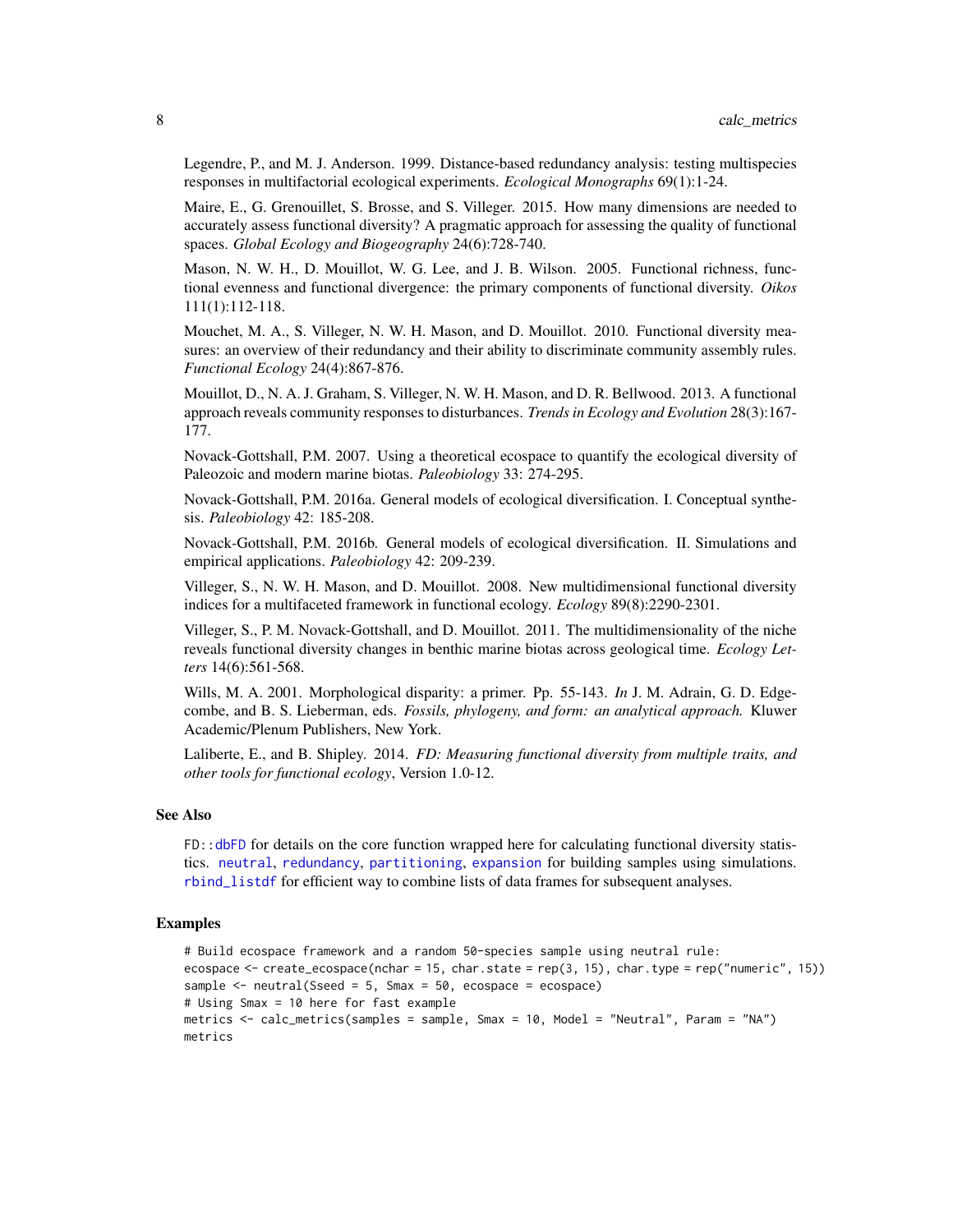```
# Plot statistical dynamics as function of species richness
op <- par()
par(mfrow = c(2, 4), mar = c(4, 4, 1, .3))attach(metrics)
plot(S, H, type = "1", cex = .5)
plot(S, D, type = "1", cex = .5)
plot(S, M, type = "1", cex = .5)
plot(S, V, type = "l", cex = .5)
plot(S, FRic, type = "1", cex = .5)
plot(S, FEve, type = "1", cex = .5)
plot(S, FDiv, type = "1", cex = .5)
plot(S, FDis, type = "1", cex = .5)
par(op)
# Argument 'increm' switches between incremental and entire-sample calculation
metrics2 <- calc_metrics(samples = sample, Smax = 10, Model = "Neutral",
                         Param = "NA", increm = FALSE)
metrics2
identical(tail(metrics, 1), metrics2) # These are identical
# ... can further control 'FD::dbFD', here turning off calculation of FRic and FDiv
metrics3 <- calc_metrics(samples = sample, Smax = 10, Model = "Neutral",
                         Param = "NA", calc.FRic = FALSE, calc.FDiv = FALSE)
metrics3
rbind(metrics[10, ], metrics3[10, ])
## Not run:
# Can take a few minutes to run to completion
# Calculate for 5 samples
nreps <-1:5samples \leq lapply(X = nreps, FUN = neutral, Sseed = 5, Smax = 50, ecospace)
metrics \leq lapply(X = nreps, FUN = calc_metrics, samples = samples,
                  Model = "Neutral", Param = "NA")
alarm()
str(metrics)
## End(Not run)
```
<span id="page-8-1"></span>create\_ecospace *Create Ecospace Framework.*

## **Description**

Create ecospace frameworks (functional trait spaces) of specified structure.

#### Usage

```
create_ecospace(
 nchar,
```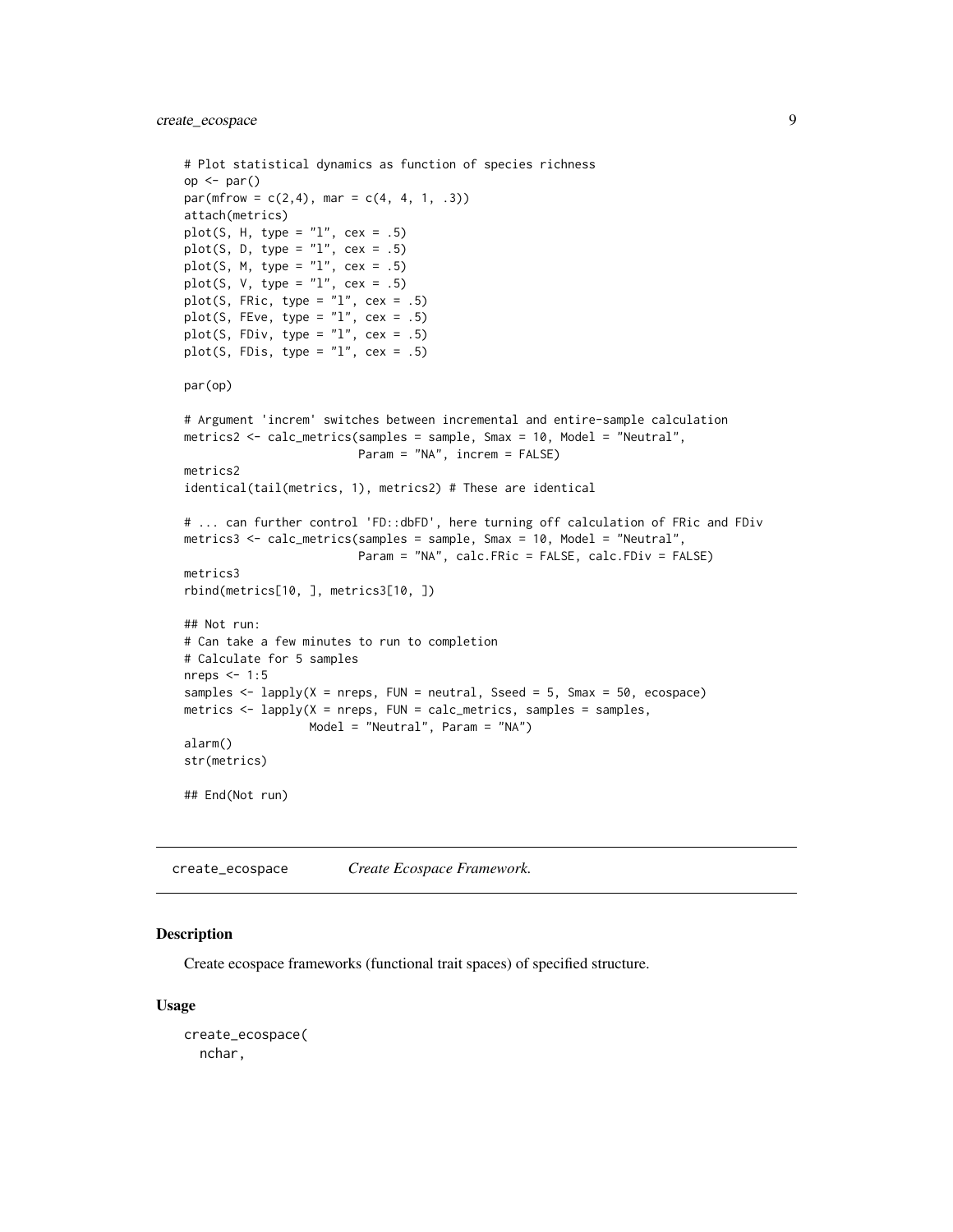```
char.state,
  char.type,
 char.nameS = NA,
  state.names = NA,
  constraint = Inf,
 weight.file = NA
)
```
#### Arguments

| nchar       | Number of life habit characters (functional traits).                                                                                                                                                                                                                                                                                                                                                                                                             |  |  |  |  |
|-------------|------------------------------------------------------------------------------------------------------------------------------------------------------------------------------------------------------------------------------------------------------------------------------------------------------------------------------------------------------------------------------------------------------------------------------------------------------------------|--|--|--|--|
| char.state  | Numeric vector of number of character states in each character.                                                                                                                                                                                                                                                                                                                                                                                                  |  |  |  |  |
| char.type   | Character string listing type for each character. See 'Details' for explanation.<br>Allowed types include:                                                                                                                                                                                                                                                                                                                                                       |  |  |  |  |
|             | • numeric for numeric and binary characters,                                                                                                                                                                                                                                                                                                                                                                                                                     |  |  |  |  |
|             | • ord. num for ordered numeric characters,                                                                                                                                                                                                                                                                                                                                                                                                                       |  |  |  |  |
|             | • ord. fac for ordered factor characters, or                                                                                                                                                                                                                                                                                                                                                                                                                     |  |  |  |  |
|             | • factor for factor characters.                                                                                                                                                                                                                                                                                                                                                                                                                                  |  |  |  |  |
| char.names  | Optional character string listing character names.                                                                                                                                                                                                                                                                                                                                                                                                               |  |  |  |  |
| state.names | Optional character string listing character state names.                                                                                                                                                                                                                                                                                                                                                                                                         |  |  |  |  |
| constraint  | Positive integer specifying the maximum number of "multiple presences" to al-<br>low if using multistate binary/numeric character types. The default Inf allows<br>all possible permutations (except for "all absences"). See 'Details' for additional<br>explanation.                                                                                                                                                                                           |  |  |  |  |
| weight.file | Data frame (species X trait matrix) or a vector (of mode numeric, integer, or<br>array) of relative weights for ecospace character-state probabilities. Default ac-<br>tion omits such probabilities and creates equal weighting among states. If a data<br>frame is supplied, the first three columns must be $(1)$ class [or similar taxonomic<br>identifier], (2) genus, and (3) species names (or three dummy columns that will<br>be ignored by algorithm). |  |  |  |  |

## Details

This function specifies the data structure for a theoretical ecospace framework used in Monte Carlo simulations of ecological diversification. An ecospace framework (functional trait space) is a multidimensional data structure describing how organisms interact with their environments, often summarized by a list of the individual life habit characters (functional traits) inhabited by organisms. Commonly used characters describe diet and foraging habit, mobility, microhabitat, among others, with the individual diets, modes of locomotions, and microhabitats as possible character states. When any combination of character states is allowed, the framework serves as a theoretical ecospace; actually occurring life-habit combinations circumscribe the realized ecospace.

Arguments nchar, char.state, char.type specify the number and types of characters and their states. Character names and state names are optional, and assigned using numeric names (i.e., character 1, character 2, etc.) if not provided. The function returns an error if the number of states and names is different than numbers specified in provided arguments.

Allowed character types include the following: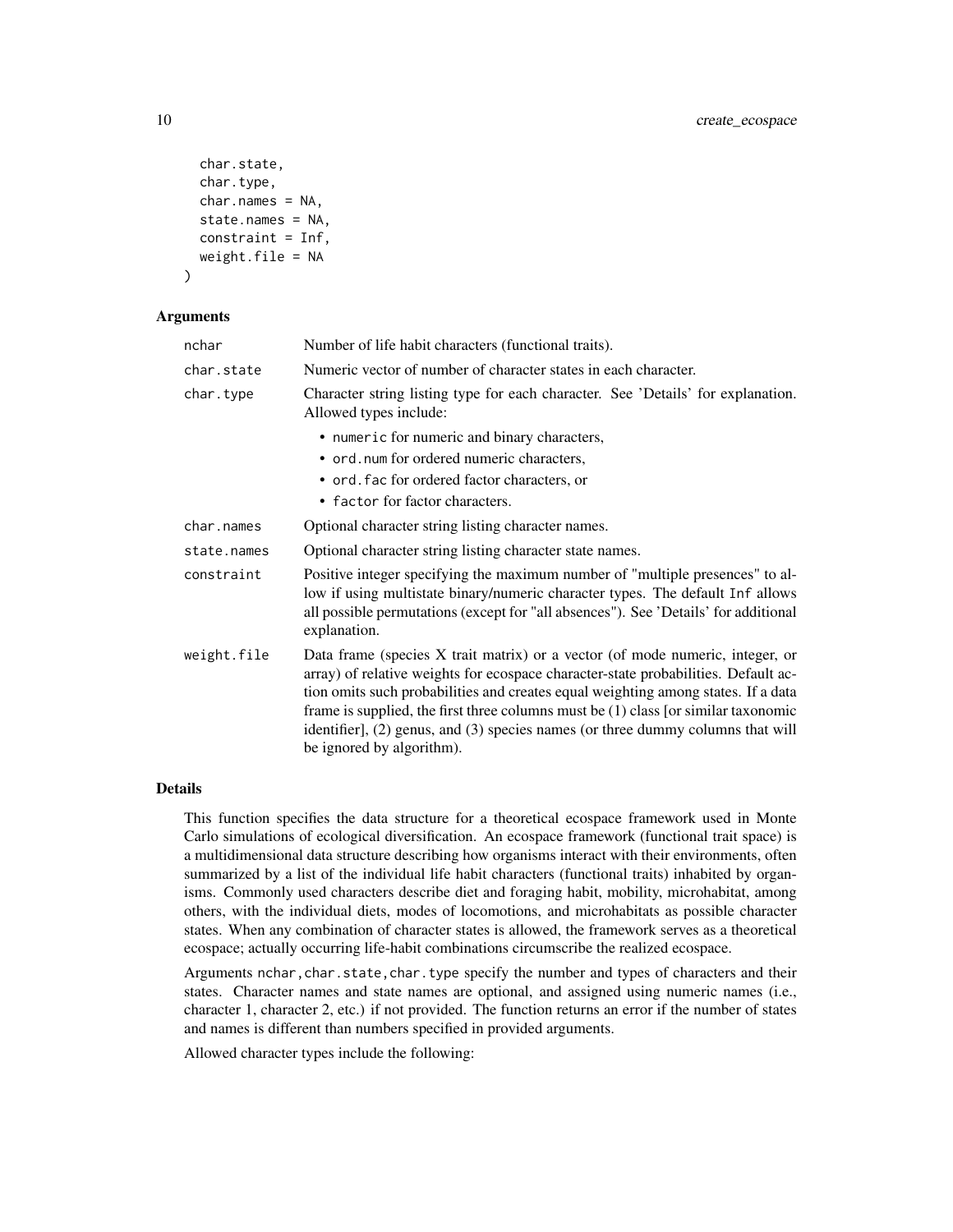- numeric for numeric and binary characters, whether present/absent or multistate. See below for examples and more discussion on these implementations.
- ord.num for ordered numeric values, whether discrete or continuous. Examples include body size, metabolic rate, or temperature tolerance. States are pulled as sorted unique levels from weight.file, if provided.
- ord.fac for ordered factor characters (factors with a specified order). An example is mobility: habitual > intermittent > facultative > passive > sedentary. (If wish to specify relative distances between these ordered factors, it is best to use an ordered numeric character type instead).
- factor for discrete, unordered factors (e.g., diet can have states of autotrophic, carnivorous, herbivorous, or microbivorous).

Binary characters can be treated individually (e.g., states of present  $= 1/absent = 0$ ) or can be treated as multiple binary character states. For example, the character 'reproduction' could be treated as including two states [sexual, asexual] with exclusively sexual habits coded as [0,1], exclusively asexual as  $[1,0]$ , and hermaphrodites as  $[1,1]$ . The constraint argument allows additional control of such combinations. Setting constraint = 2 only allows a maximum of "two-presence" combinations (e.g., [1,0,0], [0,1,0], [0,0,1], [1,1,0], [1,0,1], and [0,1,1]) as state combinations, but excludes  $[1,1,1]$ ; setting constraint = 1 only allows the first three of these combinations; the default behavior (Inf) allows all of these combinations. In all cases, the nonsensical "all-absence" state combination [0,0,0] is disallowed.

Character states can be weighted using the optional weight.file. This is useful so that random draws of life habits (functional-trait combinations) from the ecospace framework are biased in specified ways. If not provided, the default action assigns equal weighting among states. If a vector of mode array, integer, or numeric is provided, character states (or character-state combinations, if multistate binary) are assigned the specified relative weight. The function returns an error if the supplied vector has a length different that the number of states allowed.

If a data frame is supplied for the weight file (such as a species-by-trait matrix, with species as rows and traits as columns, describing a regional species pool), weights are calculated according to the observed relative frequency of states in this pool. If such a data frame is supplied, the first three columns must be (1) class [or similar taxonomic identifier], (2) genus, and (3) species names, although these can be left blank. In all cases, character state probabilities are calculated separately within each character (including only those allowed by the specified constraint).

#### Value

Returns a list of class ecospace describing the structure of the theoretical ecospace framework needed for running simulations. The list has a length equal to nchar + 1, with one list component for each character, plus a final list component recording constraints used in producing allowable character states.

Each character component has the following list components:

char character name.

type character type.

char. space data frame listing each allowable state combination in each row, the calculated proportional weight (pro), frequency (n) of observed species with such state combination in species pool (weight.file, if supplied).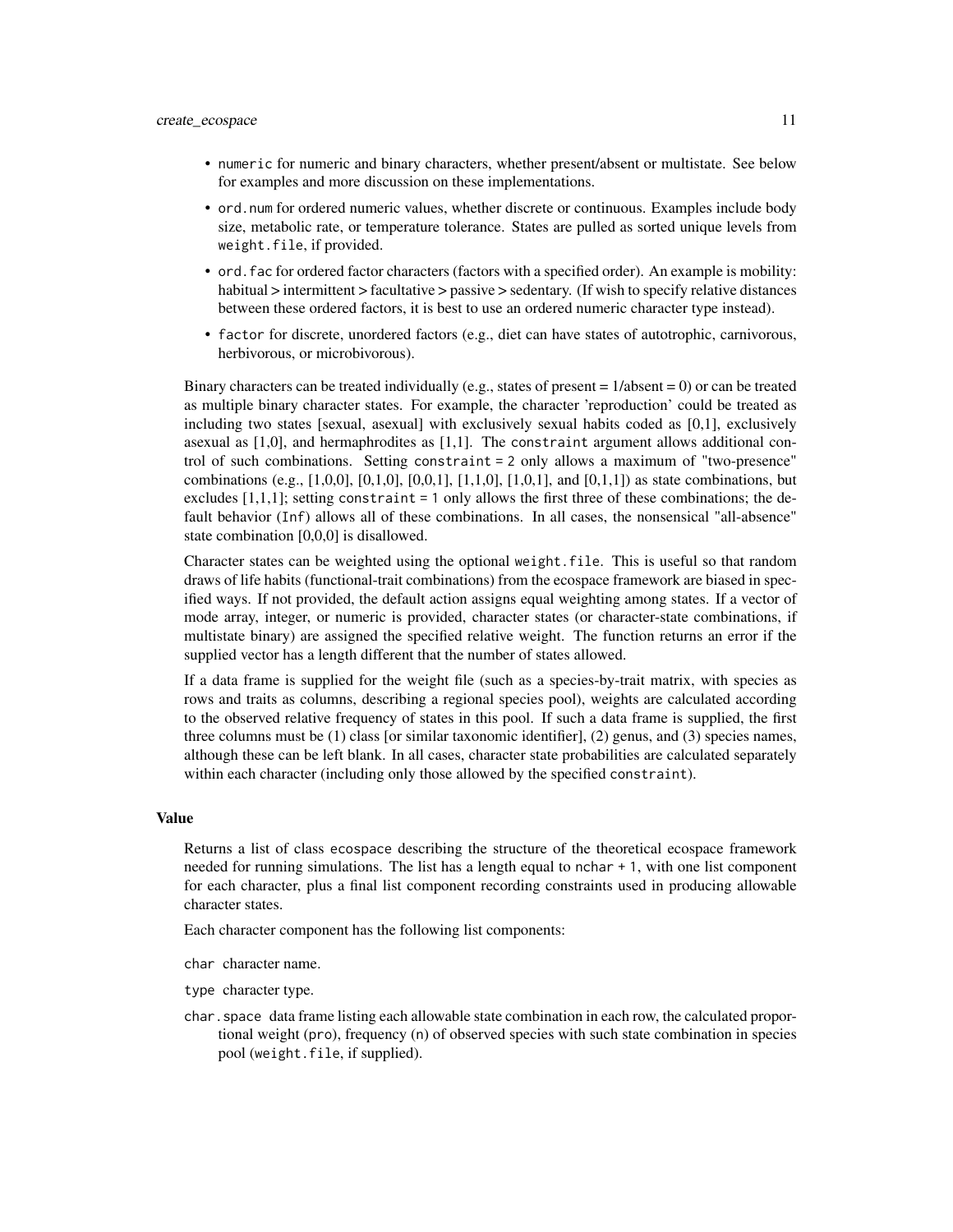allowed.combos allowed character state combinations allowed by constraint and weight.file, if supplied.

The last component lists the following components:

constraint constraint argument used.

- wts vector of character-state weights used.
- pool species by trait matrix used in assigning character-state weights, if supplied. Note that this matrix may differ from that supplied as weight. File when, for example, the supplied file includes character-state combinations not allowed by constraint]. It also excludes taxonomic identifiers (class, genus, species).

#### Note

If you have trouble matching the characters with char.state and char.type, see data.frame in first example for easy way to trouble-shoot. If you have trouble supplying correct length of char.name, state.name and weight.file, consider producing an ecospace framework with defaults first, then using these to supply custom names and weights.

## Author(s)

Phil Novack-Gottshall <pnovack-gottshall@ben.edu>

#### References

Bambach, R. K. 1983. Ecospace utilization and guilds in marine communities through the Phanerozoic. Pp. 719-746. *In* M. J. S. Tevesz, and P. L. McCall, eds. *Biotic Interactions in Recent and Fossil Benthic Communities*. Plenum, New York.

Bambach, R. K. 1985. Classes and adaptive variety: the ecology of diversification in marine faunas through the Phanerozoic. Pp. 191-253. *In* J. W. Valentine, ed. *Phanerozoic Diversity Patterns: Profiles in Macroevolution*. Princeton University Press, Princeton, NJ.

Bambach, R. K., A. M. Bush, and D. H. Erwin. 2007. Autecology and the filling of ecospace: key metazoan radiations. *Palaeontology* 50(1):1-22.

Bush, A. M. and R. K. Bambach. 2011. Paleoecologic megatrends in marine Metazoa. *Annual Review of Earth and Planetary Sciences* 39:241-269.

Bush, A. M., R. K. Bambach, and G. M. Daley. 2007. Changes in theoretical ecospace utilization in marine fossil assemblages between the mid-Paleozoic and late Cenozoic. *Paleobiology* 33(1):76-97.

Bush, A. M., R. K. Bambach, and D. H. Erwin. 2011. Ecospace utilization during the Ediacaran radiation and the Cambrian eco-explosion. Pp. 111-134. *In* M. Laflamme, J. D. Schiffbauer, and S. Q. Dornbos, eds. *Quantifying the Evolution of Early Life: Numerical Approaches to the Evaluation of Fossils and Ancient Ecosystems*. Springer, New York.

Novack-Gottshall, P.M. 2007. Using a theoretical ecospace to quantify the ecological diversity of Paleozoic and modern marine biotas. *Paleobiology* 33: 274-295.

Novack-Gottshall, P.M. 2016a. General models of ecological diversification. I. Conceptual synthesis. *Paleobiology* 42: 185-208.

Novack-Gottshall, P.M. 2016b. General models of ecological diversification. II. Simulations and empirical applications. *Paleobiology* 42: 209-239.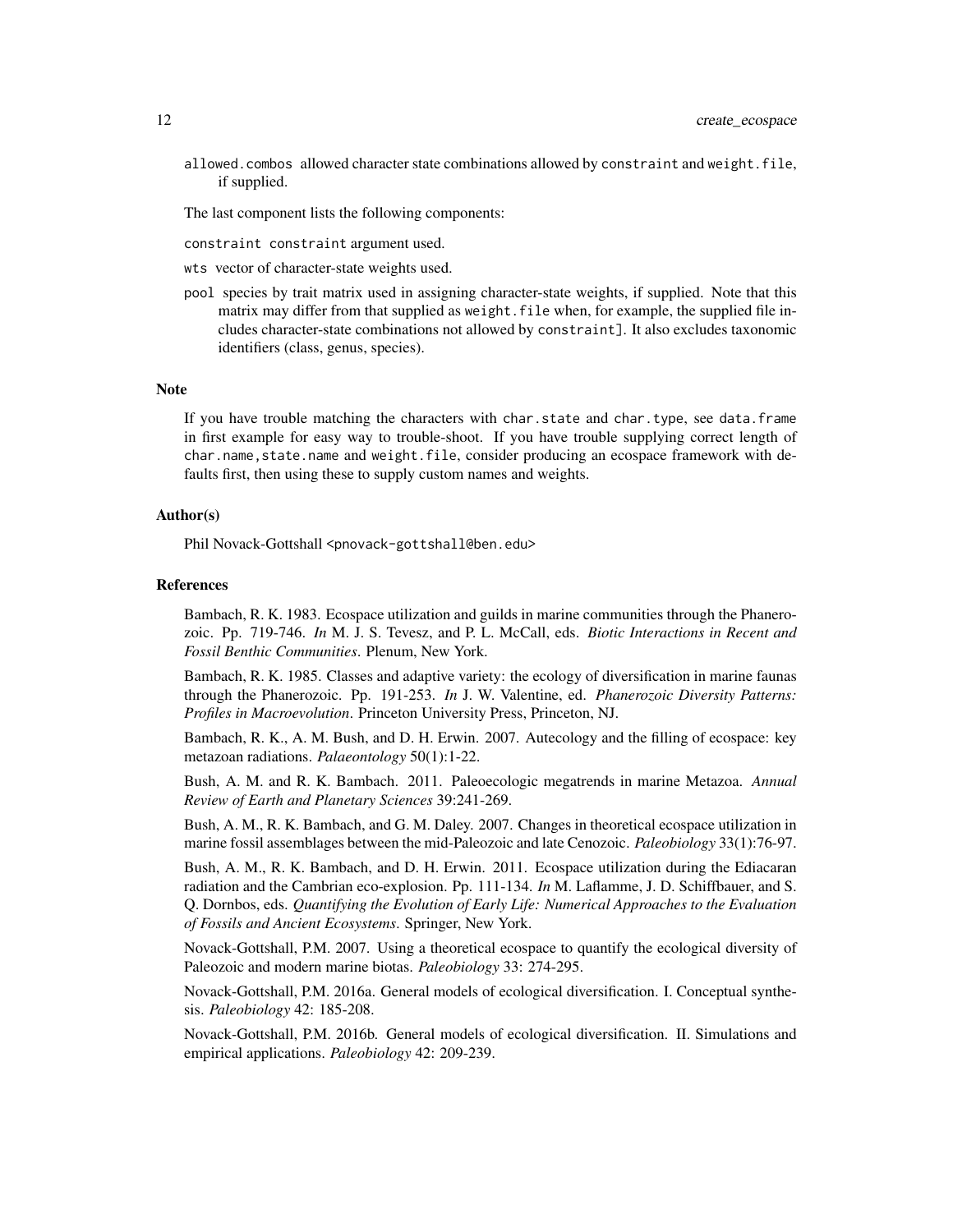## create\_ecospace 13

```
# Create random ecospace framework with all character types
set.seed(88)
nchar <-10char.state \leq rpois(nchar, 1) + 2
char.type <- replace(char.state, char.state <= 3, "numeric")
char.type \leq replace(char.type, char.state == 4, "ord.num")
char.type \leq replace(char.type, char.state == 5, "ord.fac")
char.type <- replace(char.type, char.state > 5, "factor")
# Good practice to confirm everything matches expectations:
data.frame(char = seq(nchar), char.state, char.type)
ecospace <- create_ecospace(nchar, char.state, char.type, constraint = Inf)
ecospace
# How many life habits in this ecospace are theoretically possible?
seq <- seq(nchar)
prod(sapply(seq, function(seq) length(ecospace[[seq]]$allowed.combos)))
# ~12 million
# Observe effect of constraint for binary characters
create_ecospace(1, 4, "numeric", constraint = Inf)[[1]]$char.space
create_ecospace(1, 4, "numeric", constraint = 2)[[1]]$char.space
create_ecospace(1, 4, "numeric", constraint = 1)[[1]]$char.space
try(create_ecospace(1, 4, "numeric", constraint = 1.5)[[1]]$char.space) # ERROR!
try(create_ecospace(1, 4, "numeric", constraint = \emptyset)[[1]]$char.space) # ERROR!
# Using custom-weighting for traits (singletons weighted twice as frequent
# as other state combinations)
weight.file <- c(rep(2, 3), rep(1, 3), 2, 2, 1, rep(1, 4), rep(2, 3), rep(1, 3),
rep(1, 14), 2, 2, 1, rep(1, 4), rep(2, 3), rep(1, 3), rep(1, 5))
create_ecospace(nchar, char.state, char.type, constraint = 2,
  weight.file = weight.fit# Bambach's (1983, 1985) classic ecospace framework
# 3 characters, all factors with variable states
nchar <-3char.state <- c(3, 4, 4)
char.type <- c("ord.fac", "factor", "factor")
char.names <- c("Tier", "Diet", "Activity")
state.names <- c("Pelag", "Epif", "Inf", "SuspFeed", "Herb", "Carn", "DepFeed",
  "Mobile/ShallowActive", "AttachLow/ShallowPassive", "AttachHigh/DeepActive",
  "Recline/DeepPassive")
ecospace <- create_ecospace(nchar, char.state, char.type, char.names, state.names)
ecospace
seq <- seq(nchar)
prod(sapply(seq, function(seq) length(ecospace[[seq]]$allowed.combos)))
# 48 possible life habits
# Bush and Bambach's (Bambach et al. 2007, bush et al. 2007) updated ecospace
# framework, with Bush et al. (2011) and Bush and Bambach (2011) addition of
# osmotrophy as a possible diet category
# 3 characters, all factors with variable states
```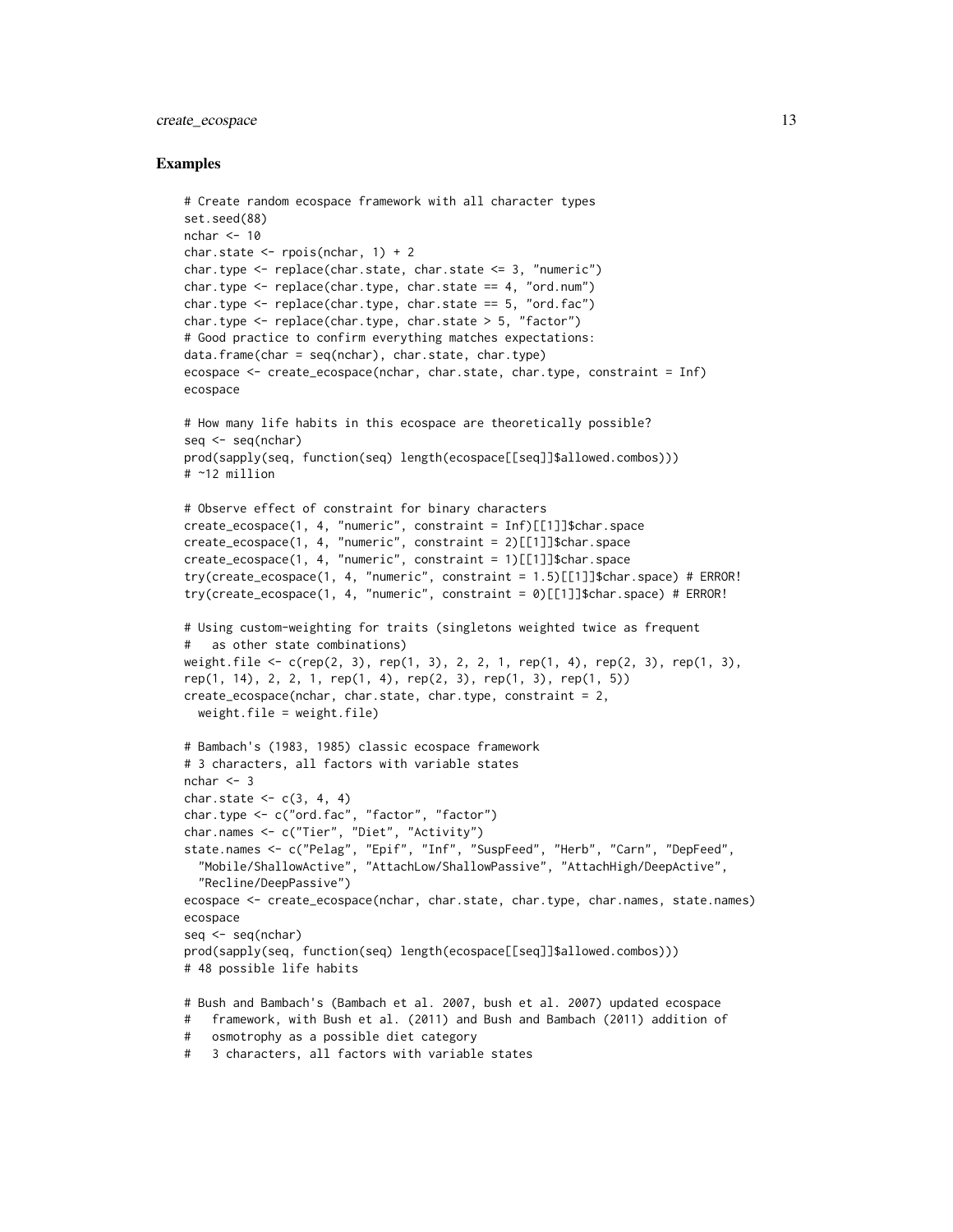```
nchar <-3char.state <-c(6, 6, 7)char.type <- c("ord.fac", "ord.fac", "factor")
char.names <- c("Tier", "Motility", "Diet")
state.names <- c("Pelag", "Erect", "Surfic", "Semi-inf", "ShallowInf", "DeepInf",
 "FastMotile", "SlowMotile ", "UnattachFacMot", "AttachFacMot", "UnattachNonmot",
  "AttachNonmot", "SuspFeed", "SurfDepFeed", "Mining", "Grazing", "Predation",
  "Absorpt/Osmotr", "Other")
ecospace <- create_ecospace(nchar, char.state, char.type, char.names, state.names)
ecospace
seq <- seq(nchar)
prod(sapply(seq, function(seq) length(ecospace[[seq]]$allowed.combos)))
# 252 possible life habits
# Novack-Gottshall (2007) ecospace framework, updated in Novack-Gottshall (2016b)
# Fossil species pool from Late Ordovician (Type Cincinnatian) Kope and
# Waynesville Formations, with functional-trait characters coded according
# to Novack-Gottshall (2007, 2016b)
data(KWTraits)
head(KWTraits)
nchar <-18char.state <- c(2, 7, 3, 3, 2, 2, 5, 5, 2, 5, 2, 2, 5, 2, 5, 5, 3, 3)
char.type <- c("numeric", "ord.num", "numeric", "numeric", "numeric", "numeric",
  "ord.num", "ord.num", "numeric", "ord.num", "numeric", "numeric", "ord.num",
  "numeric", "ord.num", "numeric", "numeric", "numeric")
char.names <- c("Reproduction", "Size", "Substrate composition", "Substrate
  consistency", "Supported", "Attached", "Mobility", "Absolute tier", "Absolute
 microhabitat", "Relative tier", "Relative microhabitat", "Absolute food
  microhabitat", "Absolute food tier", "Relative food microhabitat", "Relative
  food tier", "Feeding habit", "Diet", "Food condition")
state.names <- c("SEXL", "ASEX", "BVOL", "BIOT", "LITH", "FLUD", "HARD", "SOFT",
  "INSB", "SPRT", "SSUP", "ATTD", "FRLV", "MOBL", "ABST", "AABS", "IABS", "RLST",
  "AREL", "IREL", "FAAB", "FIAB", "FAST", "FARL", "FIRL", "FRST", "AMBT", "FILT",
  "ATTF", "MASS", "RAPT", "AUTO", "MICR", "CARN", "INCP", "PART", "BULK")
ecospace <- create_ecospace(nchar, char.state, char.type, char.names, state.names,
 constraint = 2, weight.file = KWTraits)
ecospace
seq <- seq(nchar)
prod(sapply(seq, function(seq) length(ecospace[[seq]]$allowed.combos)))
# ~57 billion life habits
ecospace <- create_ecospace(nchar, char.state, char.type, char.names, state.names,
 constant = Inf)
ecospace
seq <- seq(nchar)
prod(sapply(seq, function(seq) length(ecospace[[seq]]$allowed.combos)))
# ~3.6 trillion life habits
```
<span id="page-13-1"></span>expansion *Use Expansion Rule to Simulate Ecological Diversification of a Biota.*

<span id="page-13-0"></span>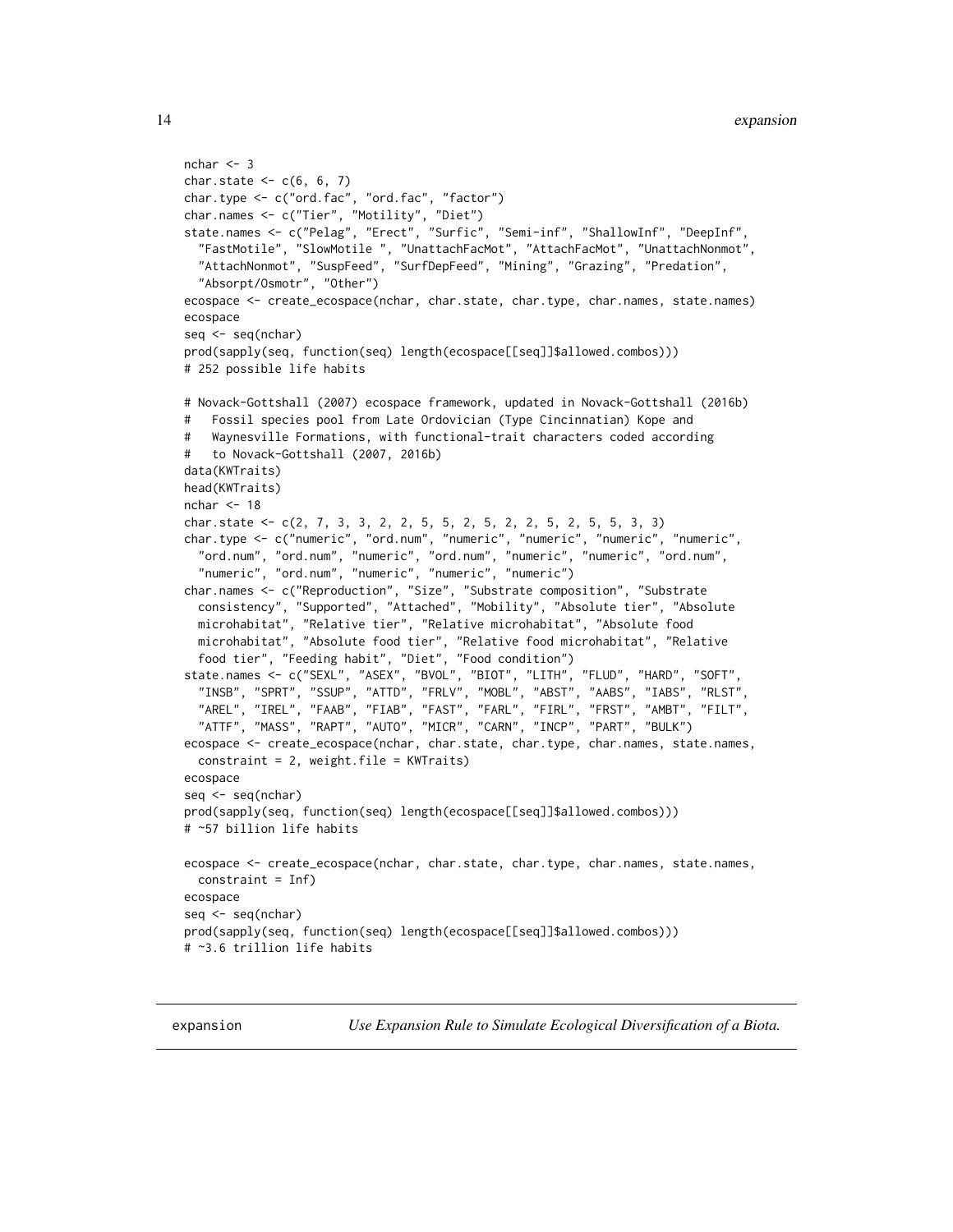#### <span id="page-14-0"></span>expansion and the contract of the contract of the contract of the contract of the contract of the contract of the contract of the contract of the contract of the contract of the contract of the contract of the contract of

## Description

Implement Monte Carlo simulation of a biota undergoing ecological diversification using the expansion rule.

## Usage

```
expansion(nreps = 1, Sseed, Smax, ecospace, method = "Euclidean", strength = 1)
```
#### Arguments

| nreps    | Vector of integers (such as a sequence) specifying sample number produced.<br>Only used when function is applied within lapply or related function. Default<br>nreps=1 or any other integer produces a single sample.                                                                |  |  |  |  |
|----------|--------------------------------------------------------------------------------------------------------------------------------------------------------------------------------------------------------------------------------------------------------------------------------------|--|--|--|--|
| Sseed    | Integer giving number of species (or other taxa) to use at start of simulation.                                                                                                                                                                                                      |  |  |  |  |
| Smax     | Maximum number of species (or other taxa) to include in simulation.                                                                                                                                                                                                                  |  |  |  |  |
| ecospace | An ecospace framework (functional trait space) of class ecospace.                                                                                                                                                                                                                    |  |  |  |  |
| method   | Distance measure to use when calculating functional distances between species.<br>Default is Euclidean using stats:: dist. Gower or any other value uses Gower<br>distance (using FD::gowdis). Presence of factor or ordered factor character<br>types forces use of Gower distance. |  |  |  |  |
| strength | Strength parameter controlling probability that expansion rule is followed dur-<br>ing simulation. Values must range between strength = 1 (default, rules always<br>implemented) and strength $= 0$ (rules never implemented).                                                       |  |  |  |  |

## Details

Simulations are implemented as Monte Carlo processes in which species are added iteratively to assemblages, with all added species having their character states specified by the model rules, here the 'expansion' rule. Simulations begin with the seeding of Sseed number of species, chosen at random (with replacement) from either the species pool (if provided in the weight.file when building the ecospace framework using create\_ecospace) or following the neutral-rule algorithm (if a pool is not provided). Once seeded, the simulations proceed iteratively (character-by-character, species-by-species) by following the appropriate algorithm, as explained below, until terminated at Smax.

Expansion rule algorithm: Measure distances between all pairs of species, using Euclidean or Gower distance method specified by method argument. Identify species pair that is maximally distant. If multiple pairs are equally maximally distant, one pair is chosen at random. The newly added species has traits that are equal to or more extreme than those in this species pair, with probability of following the expansion rule determined by the strength parameter. Default strength = 1 always implements the rule, whereas strength = 0 never implements it (essentially making the simulation follow the [neutral](#page-19-1) rule.)

Each newly assigned character is compared with the ecospace framework (ecospace) to confirm that it is an allowed state combination before proceeding to the next character. If the newly built character is disallowed from the ecospace framework (i.e., because it has "dual absences" [0,0], has been excluded based on the species pool [weight.file in create\_ecospace], or is not allowed by the ecospace constraint parameter), then the character-selection algorithm is repeated until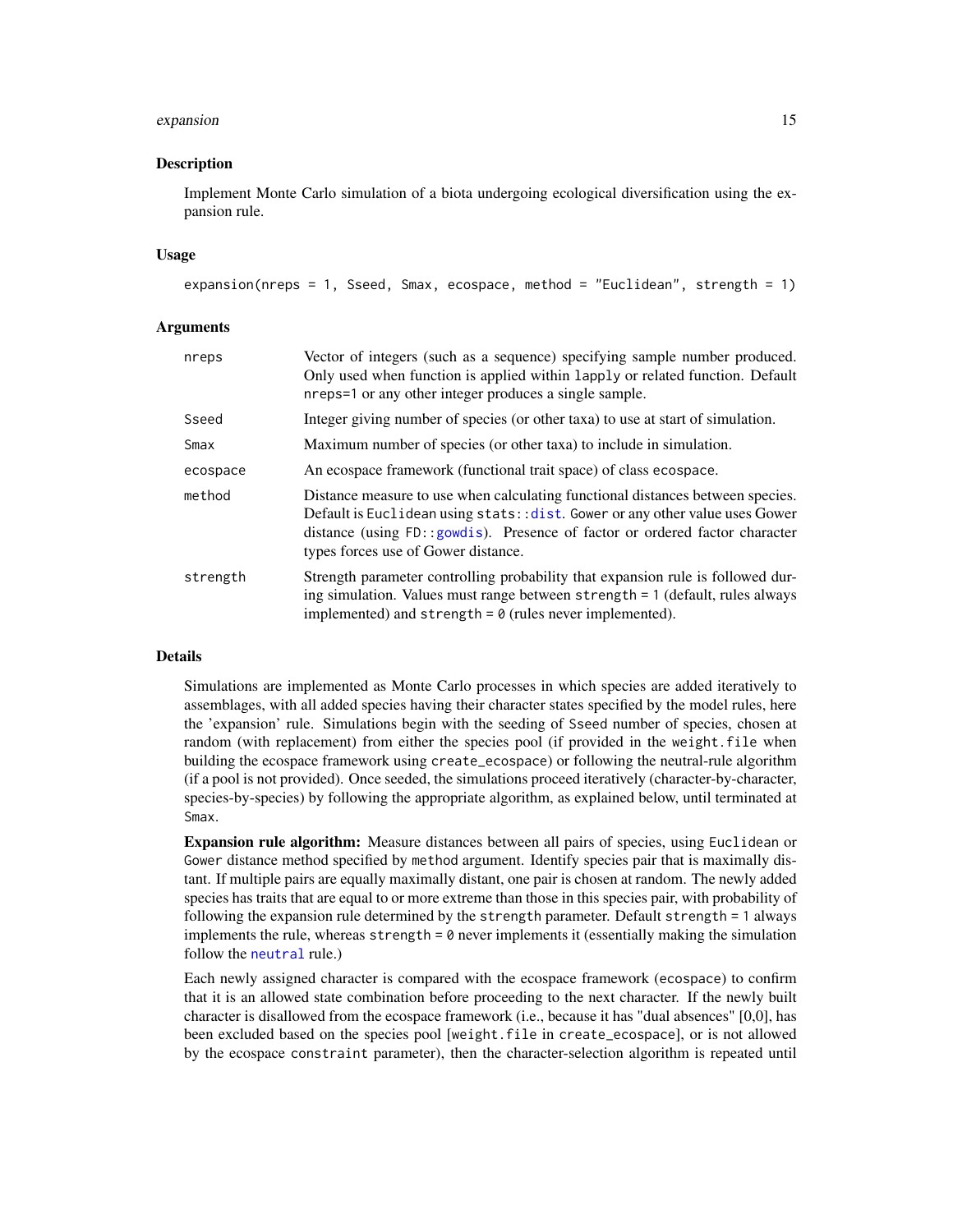an allowable character is selected. When simulations proceed to very large sample sizes  $(>100)$ , this confirmatory process can require long computational times, and produce "new" species that are functionally identical to pre-existing species. This can occur, for example, when no life habits, or perhaps only one, exist that forms an allowable novelty between the selected neighbors.

Expansion rules tend to produce ecospaces that progressively expand into more novel regions. Additional details on the expansion simulation are provided in Novack-Gottshall (2016a,b), including sensitivity to ecospace framework (functional trait space) structure, recommendations for model selection, and basis in ecological and evolutionary theory.

## Value

Returns a data frame with Smax rows (representing species) and as many columns as specified by number of characters/states (functional traits) in the ecospace framework. Columns will have the same data type (numeric, factor, ordered numeric, or ordered factor) as specified in the ecospace framework.

## Note

A bug exists within FD:[:gowdis](#page-0-0) where nearest-neighbor distances can not be calculated when certain characters (especially numeric characters with values other than 0 and 1) share identical traits across species. The nature of the bug is under investigation, but the current implementation is reliable under most uses. If you run into problems because of this bug, a work-around is to manually change the function to call cluster:[:daisy](#page-0-0) using metric = "gower" instead.

The function has been written to allow usage (using [lapply](#page-0-0) or some other list-apply function) in 'embarrassingly parallel' implementations in a high-performance computing environment.

## Author(s)

Phil Novack-Gottshall <pnovack-gottshall@ben.edu>

## References

Bush, A. and P.M. Novack-Gottshall. 2012. Modelling the ecological-functional diversification of marine Metazoa on geological time scales. *Biology Letters* 8: 151-155.

Novack-Gottshall, P.M. 2016a. General models of ecological diversification. I. Conceptual synthesis. *Paleobiology* 42: 185-208.

Novack-Gottshall, P.M. 2016b. General models of ecological diversification. II. Simulations and empirical applications. *Paleobiology* 42: 209-239.

#### See Also

[create\\_ecospace](#page-8-1), [neutral](#page-19-1), [redundancy](#page-29-1), [partitioning](#page-22-1)

```
# Create an ecospace framework with 15 3-state factor characters
# Can also accept following character types: "numeric", "ord.num", "ord.fac"
nchar <-15ecospace <- create_ecospace(nchar = nchar, char.state = rep(3, nchar),
```
<span id="page-15-0"></span>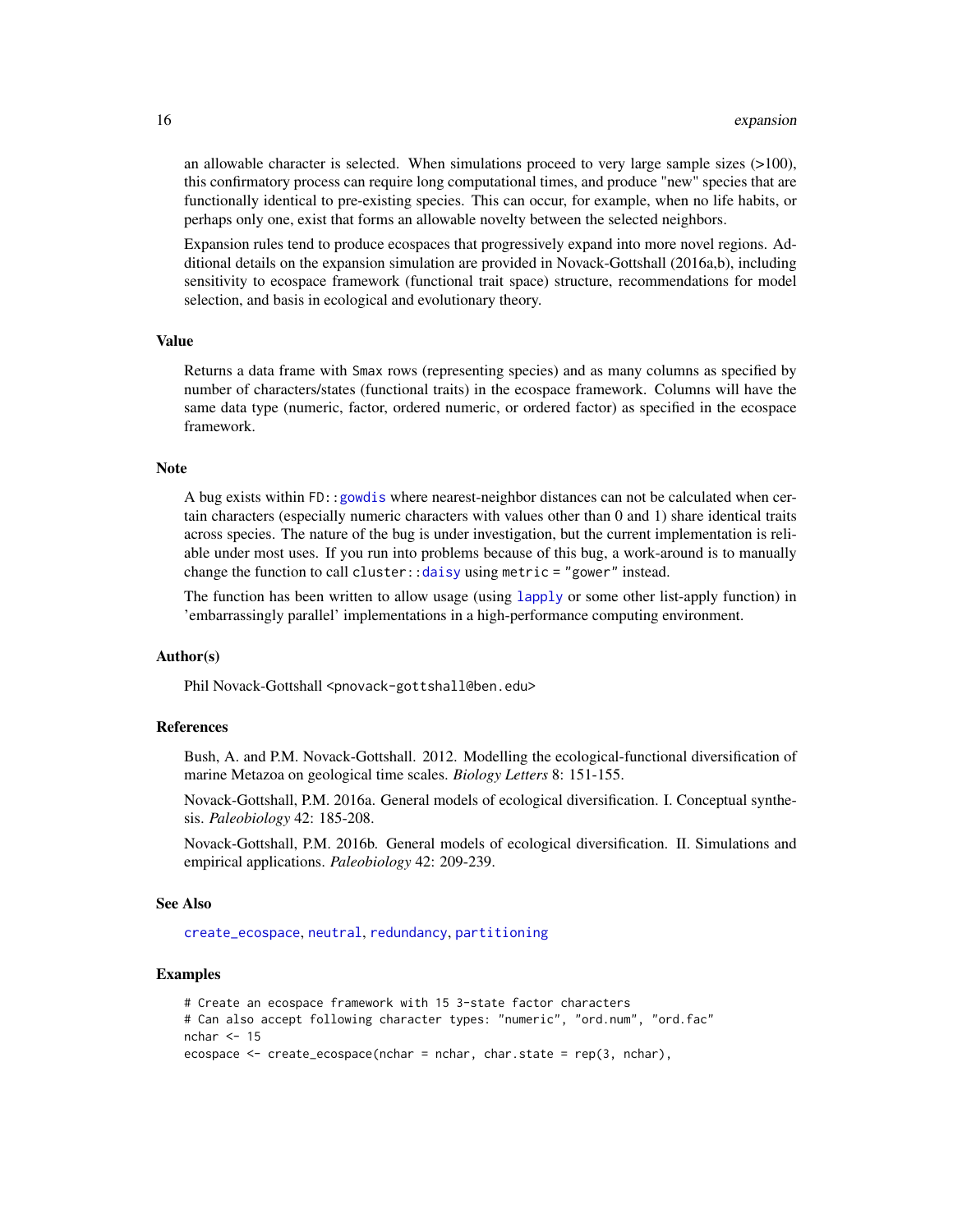## <span id="page-16-0"></span>KWTraits 17

```
char.type = rep("factor", nchar))
# Single (default) sample produced by expansion function (with strength = 1):
Sseed <-5Smax <-40x \le - expansion(Sseed = Sseed, Smax = Smax, ecospace = ecospace)
head(x, 10)# Plot results, showing order of assembly
# (Seed species in red, next 5 in black, remainder in gray)
# Notice that new life habits progressively expand outward into previously
   unoccupied portions of ecospace
seq <- seq(nchar)
types <- sapply(seq, function(seq) ecospace[[seq]]$type)
if(any(types == "ord.fac" | types == "factor")) pc <- preomp(FD::gowdis(x)) else
  pc < - prcomp(x)plot(pc$x, type = "n", main = paste("Expansion model,\n", Smax, "species"))
text(pc$x[,1], pc$x[,2], labels = seq(Smax), col = c(rep("red", Sseed), rep("black", 5),
  rep("slategray", (Smax - Sseed - 5))), pch = c(rep(19, Sseed), rep(21, (Smax - Sseed))),
  cex = .8# Change strength parameter so rules followed 95% of time:
x <- expansion(Sseed = Sseed, Smax = Smax, ecospace = ecospace, strength = 0.95)
if(any(types == "ord.fac" | types == "factor")) pc <- preomp(FD::gowdis(x)) else
  pc \le - prcomp(x)plot(pc$x, type = "n", main = paste("Expansion model,\n", Smax, "species"))
text(pc$x[,1], pc$x[,2], labels = seq(Smax), col = c(rep("red", Sseed), rep("black", 5),rep("slategray", (Smax - Sseed - 5))), pch = c(rep(19, Sseed), rep(21, (Smax - Sseed))),
  cex = .8# Create 4 samples using multiple nreps and lapply (can be slow)
nreps <-1:4samples <- lapply(X = nreps, FUN = expansion, Sseed = 5, Smax = 40, ecospace)
str(samples)
```
KWTraits *Species-by-Trait Matrix for Late Ordovician Marine Fossils.*

## Description

Sample data set of life habit codings (functional traits) for fossil taxa from the Late Ordovician (Type Cincinnatian) Kope and Waynesville Formations from Ohio, Indiana, and Kentucky (U.S.A.). The faunal list was compiled from the [Paleobiology Database.](https://paleobiodb.org/)

## Usage

KWTraits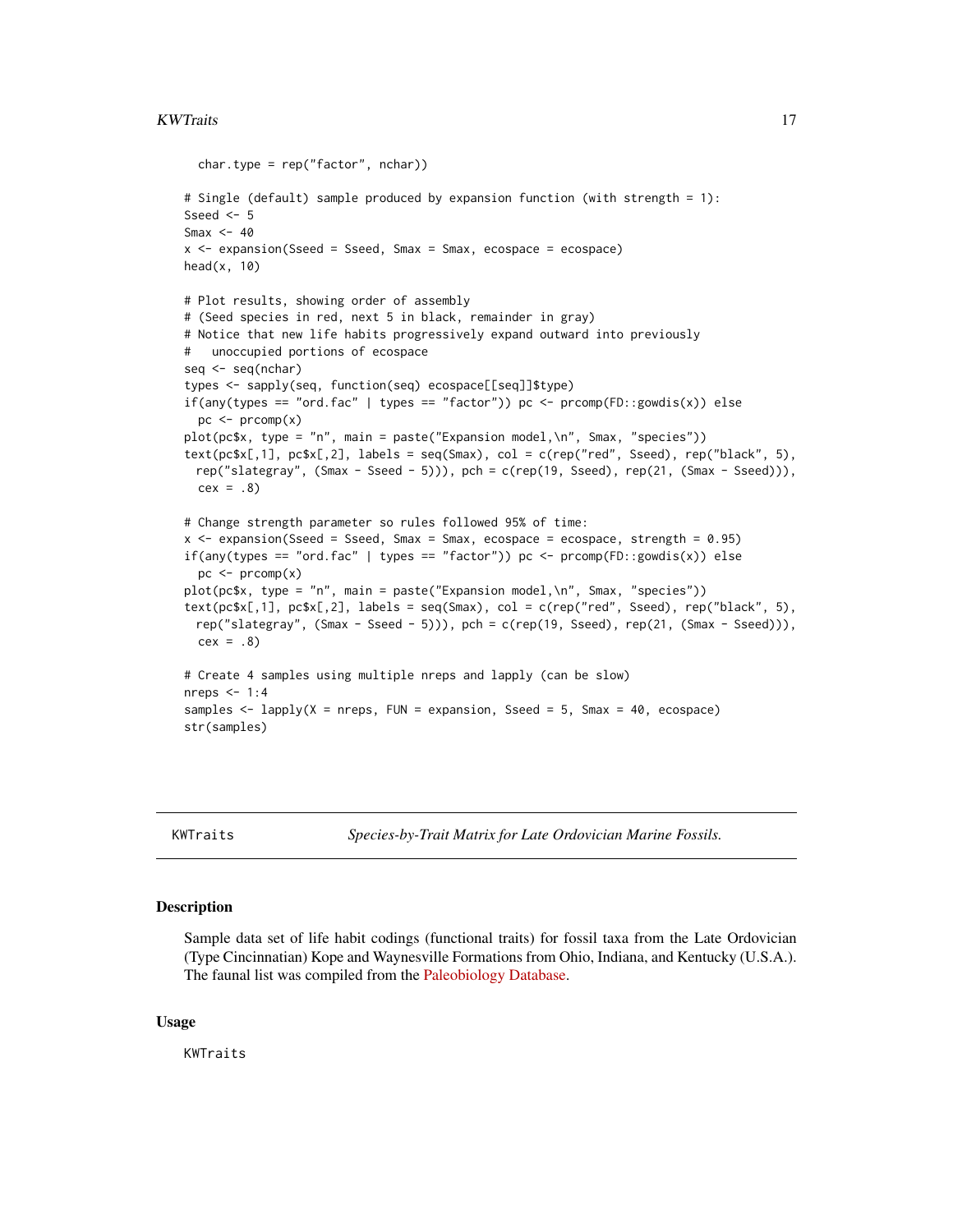A data frame with 237 rows (taxa) and 40 columns (3 taxonomic identifiers and 37 functional traits):

Class Taxonomic class(character)

Genus Taxonomic genus (character)

sp. Taxonomic species (character)

SEXL Sexual reproduction (binary)

ASEX Asexual reproduction (binary)

- BVOL Skeletal body volume of typical adult (ordered numeric with 7 bins). Estimated using methods of Novack-Gottshall (2008).
	- $1.000$ : >=  $100 \text{ cm}^2$
	- 0.833: 100-10 cm^3
	- 0.667: 10-1 cm^3
	- 0.500: 1-0.1 cm^3
	- 0.333: 0.1-0.01 cm^3
	- 0.167: 0.01-0.001 cm^3
	- 0:  $< 0.001$  cm<sup> $\lambda$ </sup>3
- BIOT Biotic substrate composition (binary)

LITH Lithic substrate composition (binary)

FLUD Fluidic medium (binary)

HARD Hard substrate consistency (binary)

SOFT Soft substrate consistency (binary)

- INSB Insubstantial medium consistency (binary)
- SPRT Supported on other object (binary)
- SSUP Self-supported (binary)
- ATTD Attached to substrate (binary)
- FRLV Free-living (binary)
- MOBL Mobility (ordered numeric with 5 bins):
	- 1: habitually mobile
	- 0.75: intermittently mobile
	- 0.50: facultatively mobile
	- 0.25: passively mobile (i.e., planktonic drifting)
	- 0: sedentary (immobile)
- ABST Primary microhabitat stratification: absolute distance from seafloor (ordered numeric with 5 bins):
	- 1:  $> = 100$  cm
	- 0.75: 100-10 cm:
	- 0.50: 10-1 cm
	- 0.25: 1-0.1 cm
	- 0:  $< 0.1$  cm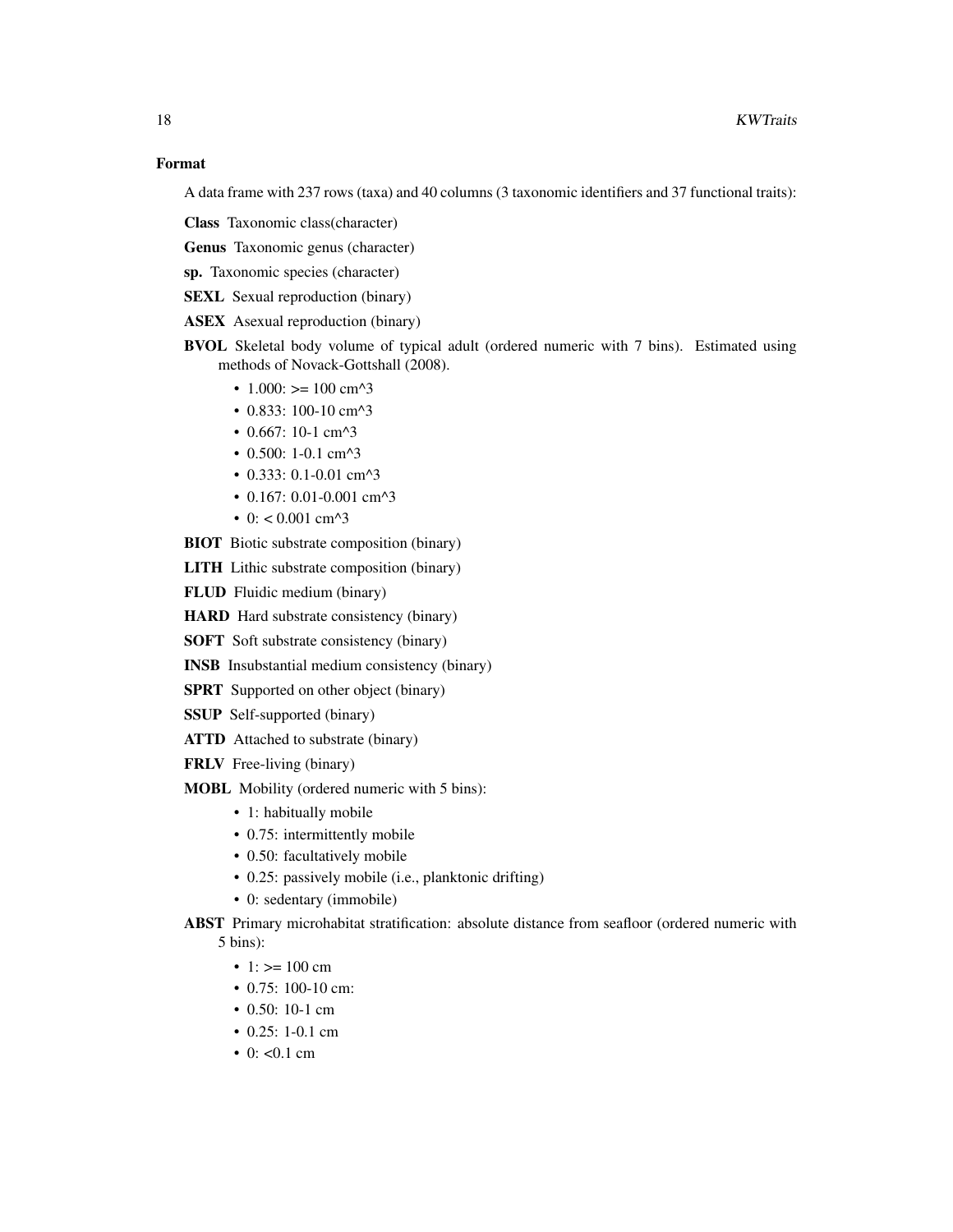- AABS Primary microhabitat is above seafloor (i.e., epifaunal)
- IABS Primary microhabitat is within seafloor (i.e., infaunal)
- RLST Immediately surrounding microhabitat stratification: relative distance from substrate (ordered numeric with 5 bins):
	- 1:  $> = 100$  cm
	- 0.75: 100-10 cm:
	- 0.50: 10-1 cm
	- 0.25: 1-0.1 cm
	- 0:  $< 0.1$  cm
- AREL Lives above immediate substrate
- IREL Lives within immediate substrate
- FAAB Food is above seafloor
- FIAB Food is within seafloor
- FAST Primary feeding microhabitat stratification: absolute distance of food from seafloor (ordered numeric with 5 bins):
	- 1:  $> = 100$  cm
	- 0.75: 100-10 cm:
	- 0.50: 10-1 cm
	- 0.25: 1-0.1 cm
	- 0:  $< 0.1$  cm

FARL Food is above immediate substrate

FIRL Food is within immediate substrate

- FRST Immediately surrounding feeding microhabitat stratification: relative distance of food from substrate (ordered numeric with 5 bins):
	- 1:  $> = 100$  cm
	- 0.75: 100-10 cm:
	- 0.50: 10-1 cm
	- 0.25: 1-0.1 cm
	- 0:  $< 0.1$  cm

AMBT Ambient foraging habit

FILT Filter-feeding foraging habit

- ATTF Attachment-feeding foraging habit
- MASS Mass-feeding foraging habit
- RAPT Raptorial foraging habit
- AUTO Autotrophic diet
- MICR Microbivorous (bacteria, protists, algae) diet
- CARN Carnivorous diet
- INCP Food has incorporeal physical condition
- PART Food consumed as particulate matter
- BULK Food consumed as bulk matter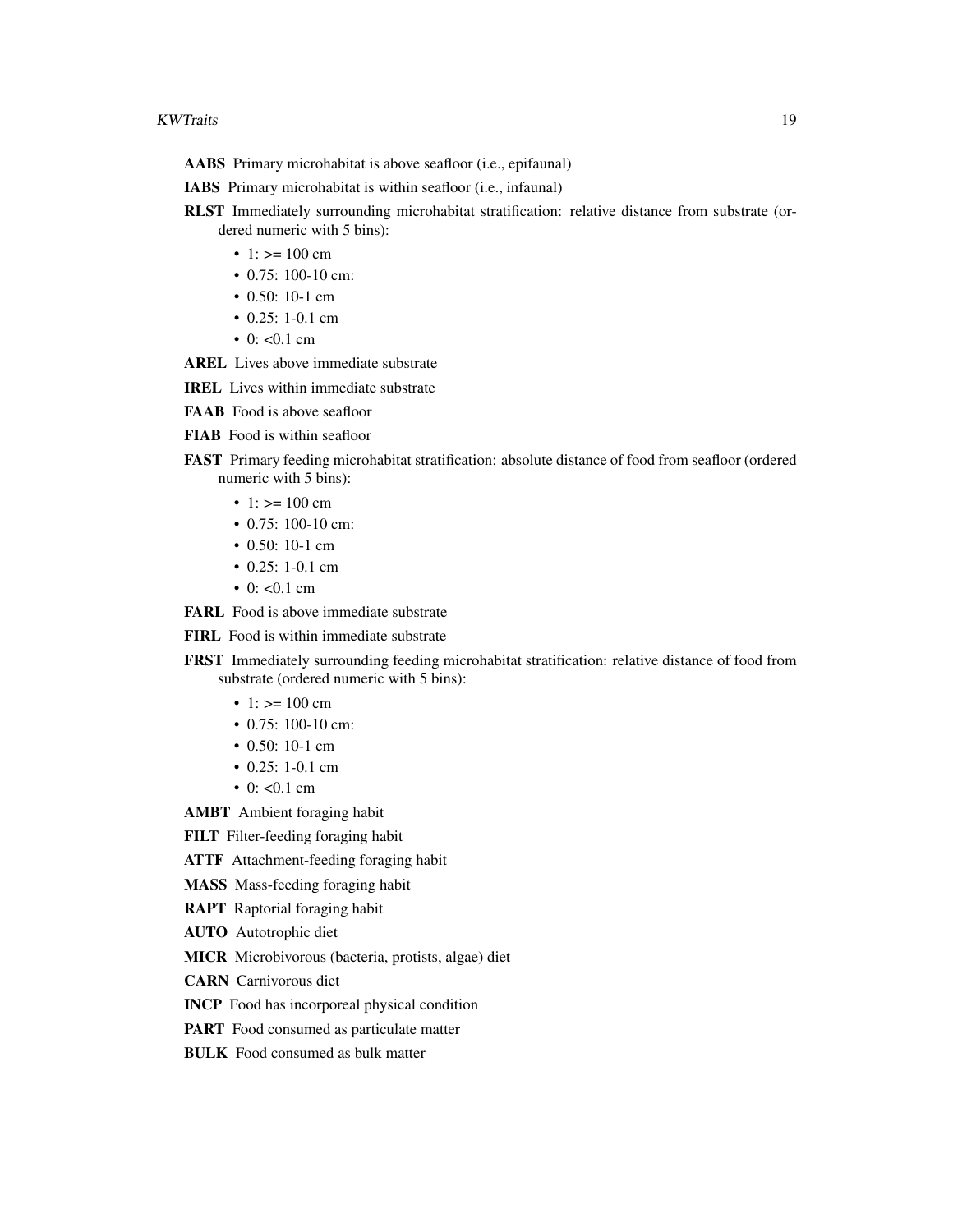## <span id="page-19-0"></span>Details

Binary traits are coded with  $0 =$  absent and  $1 =$  present. Five ordered numeric traits (body volume, mobility, distance from seafloor [stratification]) were rescaled to range from 0 to 1 with discrete bins at equally spaced intermediate values.

See Novack-Gottshall (2007: especially online Supplementary Appendix A at [for reprint\)](https://www.researchgate.net/publication/237375733_Using_a_theoretical_ecospace_to_quantify_the_ecological_diversity_of_Paleozoic_and_modern_marine_biotas) for definition each functional trait, justifications, explanations, and examples. Novack-Gottshall (2007: Supplementary Appendix B; 2016: Supplementary Appendix A) provides examples of how traits were coded using inferences derived from functional morphology, body size, ichnology, *in situ* preservation, biotic associations recording direct interactions, and interpretation of geographic and depositional environment patterns.

Indeterminate taxa (e.g., trepostome bryozoan indet. or *Platystrophia* sp.) that occurred within individual samples within these formations were excluded from the aggregate species pool unless their occurrence was the sole member of that taxon. Such indeterminate taxa and genera lacking a species identification were coded for a particular state only when all other members of that taxon within the Kope-Waynesville species pool unanimously shared that common state; otherwise, the state was listed as NA (missing).

## Source

Novack-Gottshall, P.M. 2016b. General models of ecological diversification. II. Simulations and empirical applications. *Paleobiology* 42: 209-239.

## References

Novack-Gottshall, P.M. 2007. Using a theoretical ecospace to quantify the ecological diversity of Paleozoic and modern marine biotas. *Paleobiology* 33: 274-295.

Novack-Gottshall, P.M. 2008. Using simple body-size metrics to estimate fossil body volume: empirical validation using diverse Paleozoic invertebrates. *PALAIOS* 23(3):163-173.

Novack-Gottshall, P.M. 2016. General models of ecological diversification. II. Simulations and empirical applications. *Paleobiology* 42: 209-239.

Villeger, S., P. M. Novack-Gottshall, and D. Mouillot. 2011. The multidimensionality of the niche reveals functional diversity changes in benthic marine biotas across geological time. *Ecology Letters* 14(6):561-568.

<span id="page-19-1"></span>neutral *Use Neutral Rule to Simulate Ecological Diversification of a Biota.*

## Description

Implement Monte Carlo simulation of a biota undergoing ecological diversification using the neutral rule. Can be used as a simple permutation test (draw species at random with replacement from provided species pool) if set Sseed equal to Smax.

### Usage

neutral(nreps = 1, Sseed, Smax, ecospace)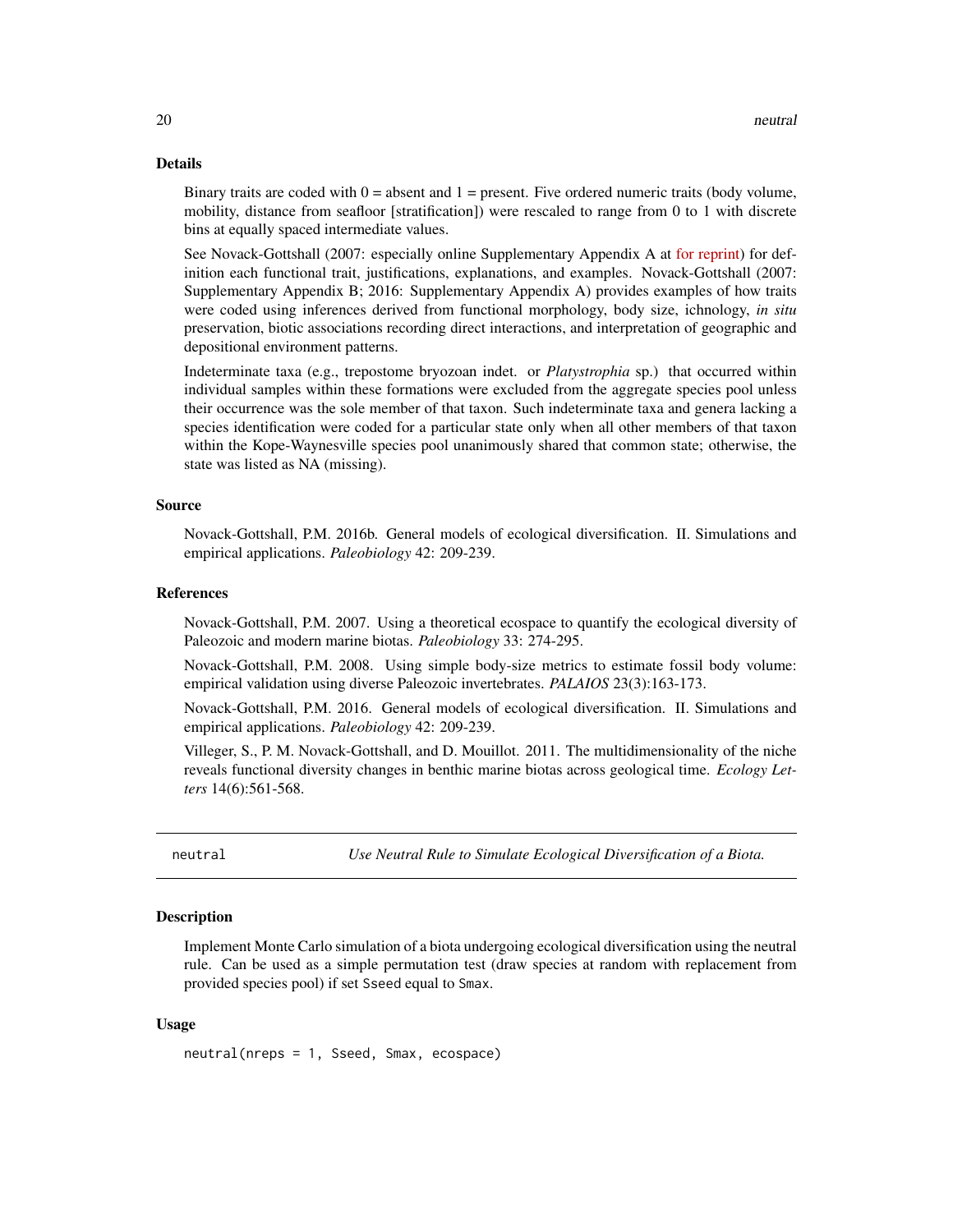#### <span id="page-20-0"></span>neutral 21 and 22 and 22 and 22 and 22 and 22 and 23 and 23 and 23 and 23 and 23 and 23 and 23 and 24 and 25 and 26 and 26 and 26 and 26 and 26 and 26 and 26 and 26 and 26 and 26 and 26 and 26 and 26 and 26 and 26 and 26 a

#### Arguments

| nreps    | Vector of integers (such as a sequence) specifying sample number produced.<br>Only used when function is applied within lapply or related function. Default<br>nreps = 1 or any other integer produces a single sample. |
|----------|-------------------------------------------------------------------------------------------------------------------------------------------------------------------------------------------------------------------------|
| Sseed    | Integer giving number of species (or other taxa) to use at start of simulation.                                                                                                                                         |
| Smax     | Maximum number of species (or other taxa) to include in simulation.                                                                                                                                                     |
| ecospace | An ecospace framework (functional trait space) of class ecospace.                                                                                                                                                       |

#### Details

Simulations are implemented as Monte Carlo processes in which species are added iteratively to assemblages, with all added species having their character states specified by the model rules, here the 'neutral' rule. Simulations begin with the seeding of Sseed number of species, chosen at random (with replacement) from either the species pool (if provided in the weight. file when building the ecospace framework using create\_ecospace) or following the neutral-rule algorithm (if a pool is not provided). Once seeded, the simulations proceed iteratively (character-by-character, speciesby-species) by following the appropriate algorithm, as explained below, until terminated at Smax.

Neutral rule algorithm: Choose remaining species (or seed species, if no pool) as random multinomial draws from theoretical ecospace framework (using whatever constraints and structure was provided by the ecospace framework in create\_ecospace). Thus, if relative weighting was provided to character states (functional traits), simulated species will mimic these weights, on average. If state combinations were constrained (by setting constraint in create\_ecospace), then unallowed state combinations will not be allowed in simulated species.

Note that this simulation is not a simple permutation test of a species pool (if provided). The life habit of each new species is built character-by-character from the realm of theoretically possible states allowed by the ecospace framework. Simulated species can occupy combinations of character states that did not occur in the species pool (if provided). This is an important feature of the simulations, allowing the entire theoretical ecospace to be explored by the neutral model. However, the simulation can be used as a simple permutation test (draw species at random with replacement from provided species pool) if set Sseed equal to Smax and a species pool is supplied when building the ecospace framework.

This rule has also been termed the diffusional, null, and passive model (Bush and Novack-Gottshall 2012). Additional details on the neutral simulation are provided in Novack-Gottshall (2016a,b), including sensitivity to ecospace framework (functional trait space) structure, recommendations for model selection, and basis in ecological and evolutionary theory.

## Value

Returns a data frame with Smax rows (representing species) and as many columns as specified by number of characters/states (functional traits) in the ecospace framework. Columns will have the same data type (numeric, factor, ordered numeric, or ordered factor) as specified in the ecospace framework.

#### Note

The function has been written to allow usage (using [lapply](#page-0-0) or some other list-apply function) in 'embarrassingly parallel' implementations in a high-performance computing environment.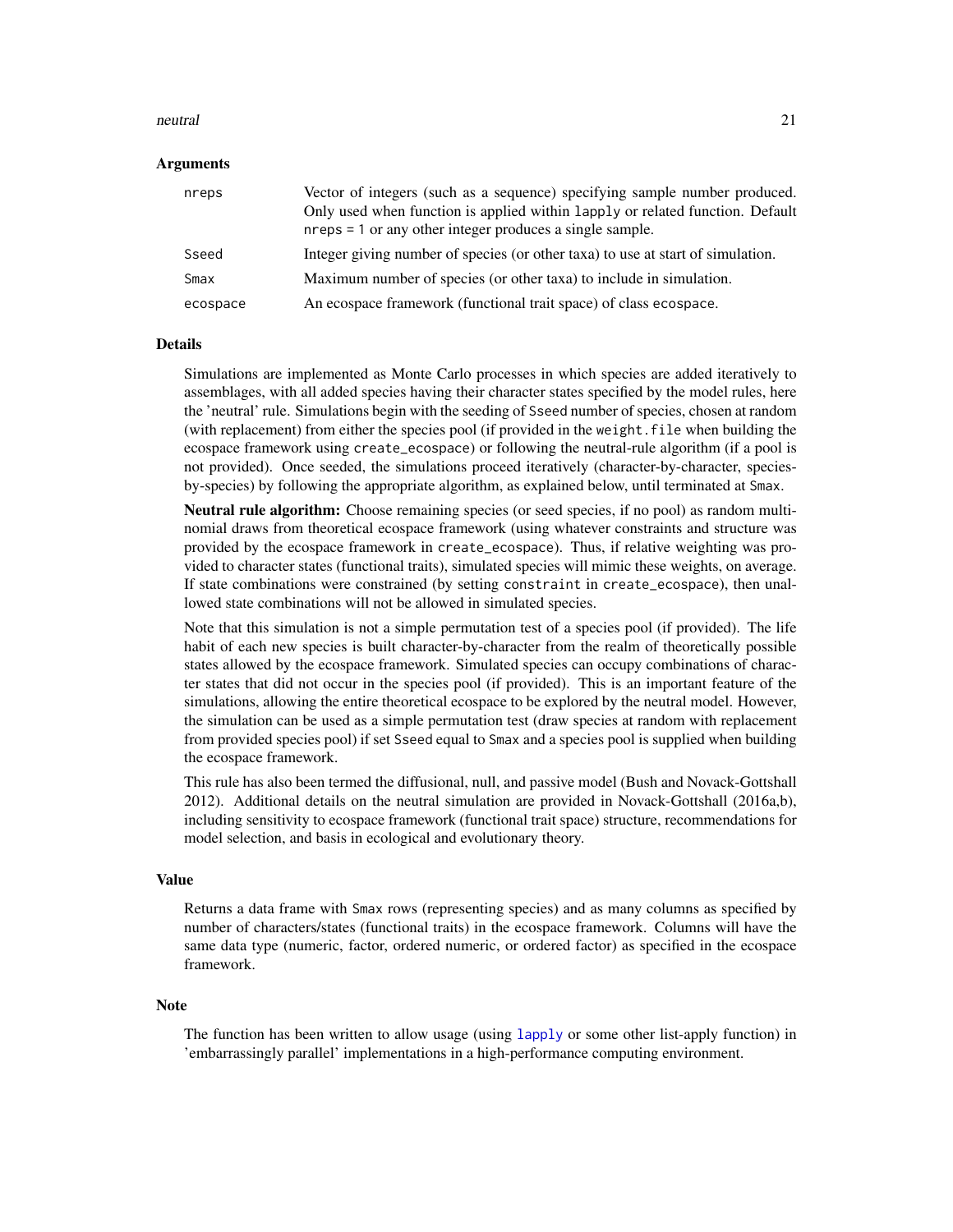#### <span id="page-21-0"></span>Author(s)

Phil Novack-Gottshall <pnovack-gottshall@ben.edu>

## References

Bush, A. and P.M. Novack-Gottshall. 2012. Modelling the ecological-functional diversification of marine Metazoa on geological time scales. *Biology Letters* 8: 151-155.

Novack-Gottshall, P.M. 2016a. General models of ecological diversification. I. Conceptual synthesis. *Paleobiology* 42: 185-208.

Novack-Gottshall, P.M. 2016b. General models of ecological diversification. II. Simulations and empirical applications. *Paleobiology* 42: 209-239.

## See Also

[create\\_ecospace](#page-8-1), [redundancy](#page-29-1), [partitioning](#page-22-1), [expansion](#page-13-1)

```
# Create an ecospace framework with 15 3-state factor characters
# Can also accept following character types: "numeric", "ord.num", "ord.fac"
nchar <-15ecospace \leq create_ecospace(nchar = nchar, char.state = rep(3, nchar),
  char.type = rep("factor", nchar))
# Single (default) sample produced by neutral function:
Sseed <-5Smax <-50x \le - neutral(Sseed = Sseed, Smax = Smax, ecospace = ecospace)
head(x, 10)# Plot results, showing order of assembly
# (Seed species in red, next 5 in black, remainder in gray)
# Notice the neutral model fills the entire ecospace with life habits
seq <- seq(nchar)
types <- sapply(seq, function(seq) ecospace[[seq]]$type)
if(any(types == "ord.fac" | types == "factor")) pc <- preomp(FD::gowdis(x)) else
  pc < - prcomp(x)plot(pc$x, type = "n", main = paste("Neutral model,\n", Smax, "species"))
text(pc$x[,1], pc$x[,2], labels = seq(Smax), col = c(rep("red", Sseed), rep("black", 5),
 rep("slategray", (Smax - Sseed - 5))), pch = c(rep(19, Sseed), rep(21, (Smax - Sseed))),
  cex = .8# Create 5 samples using multiple nreps and lapply
nreps \leq -1:5samples \leq lapply(X = nreps, FUN = neutral, Sseed = 5, Smax = 50, ecospace)
str(samples)
# Implement as simple permutation test by setting Sseed = Smax and providing species pool)
nchar \leq -18char.state <- c(2, 7, 3, 3, 2, 2, 5, 5, 2, 5, 2, 2, 5, 2, 5, 5, 3, 3)
char.type <- c("numeric", "ord.num", "numeric", "numeric", "numeric", "numeric",
```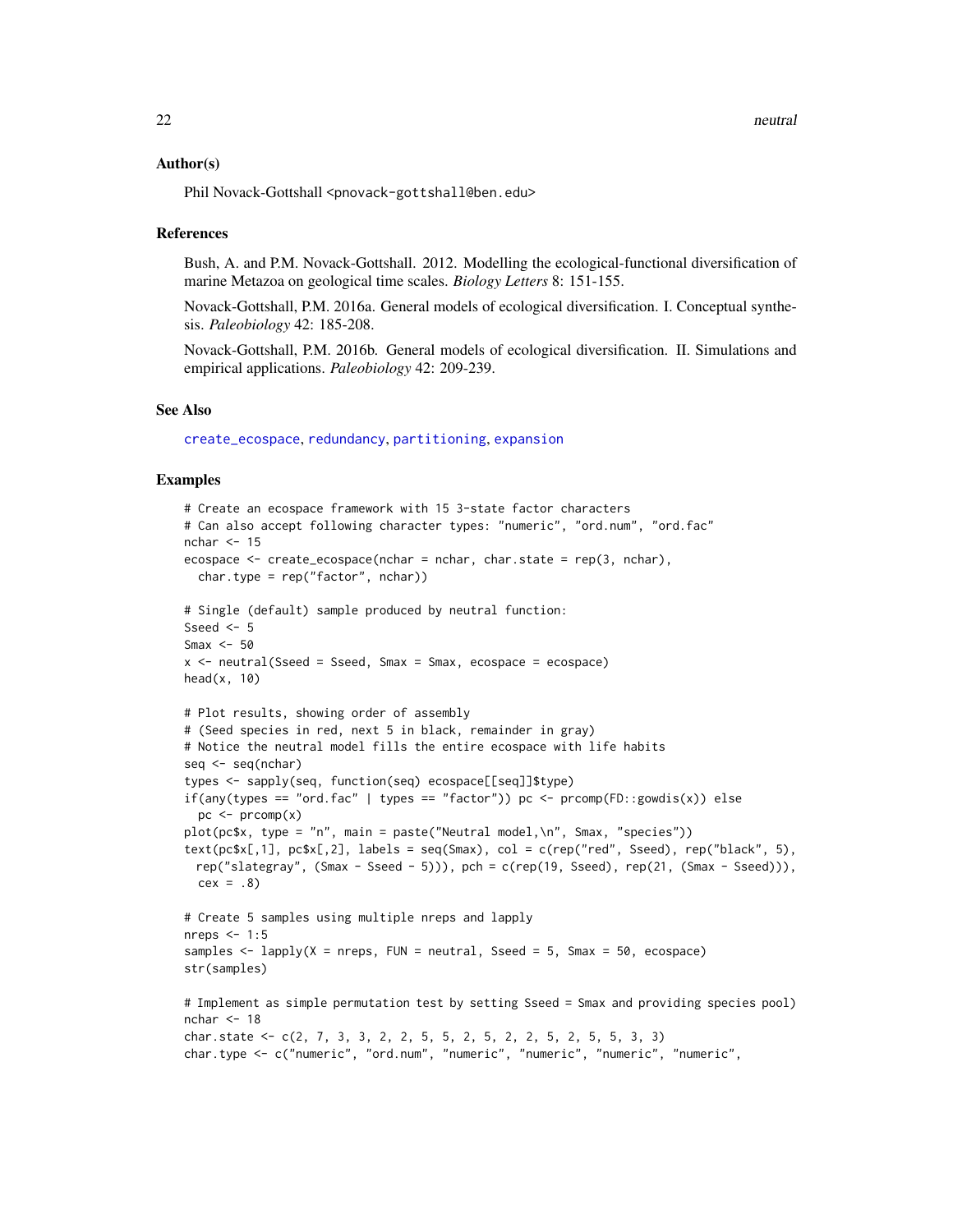## <span id="page-22-0"></span>partitioning 23

```
"ord.num", "ord.num", "numeric", "ord.num", "numeric", "numeric", "ord.num",
  "numeric", "ord.num", "numeric", "numeric", "numeric")
data(KWTraits)
ecospace <- create_ecospace(nchar, char.state, char.type, constraint = 2,
  weight.file = KWTraits)
x \le neutral(Sseed = 100, Smax = 100, ecospace = ecospace)
mean(dist(x))
# Note ecological disparity (functional diversity) is less when perform permutation
x <- neutral(Sseed = 5, Smax = 100, ecospace = ecospace)
mean(dist(x))
# Simulated character states (functional traits) proportionally mimic those in species pool
x \le neutral(Sseed = 5, Smax = 234, ecospace = ecospace)
table(x[,1:2])
table(KWTraits$SEXL, KWTraits$ASEX)
```
partitioning *Use Partitioning Rule to Simulate Ecological Diversification of a Biota.*

## Description

Implement Monte Carlo simulation of a biota undergoing ecological diversification using the partitioning rule.

## Usage

```
partitioning(
  nreps = 1,
  Sseed,
  Smax,
  ecospace,
  method = "Euclidean",
  rule = "strict",
  strength = 1
)
```
## Arguments

| nreps    | Vector of integers (such as a sequence) specifying sample number produced.<br>Only used when function is applied within lapply or related function. Default<br>nreps=1 or any other integer produces a single sample. |
|----------|-----------------------------------------------------------------------------------------------------------------------------------------------------------------------------------------------------------------------|
| Sseed    | Integer giving number of species (or other taxa) to use at start of simulation.                                                                                                                                       |
| Smax     | Maximum number of species (or other taxa) to include in simulation.                                                                                                                                                   |
| ecospace | An ecospace framework (functional trait space) of class ecospace.                                                                                                                                                     |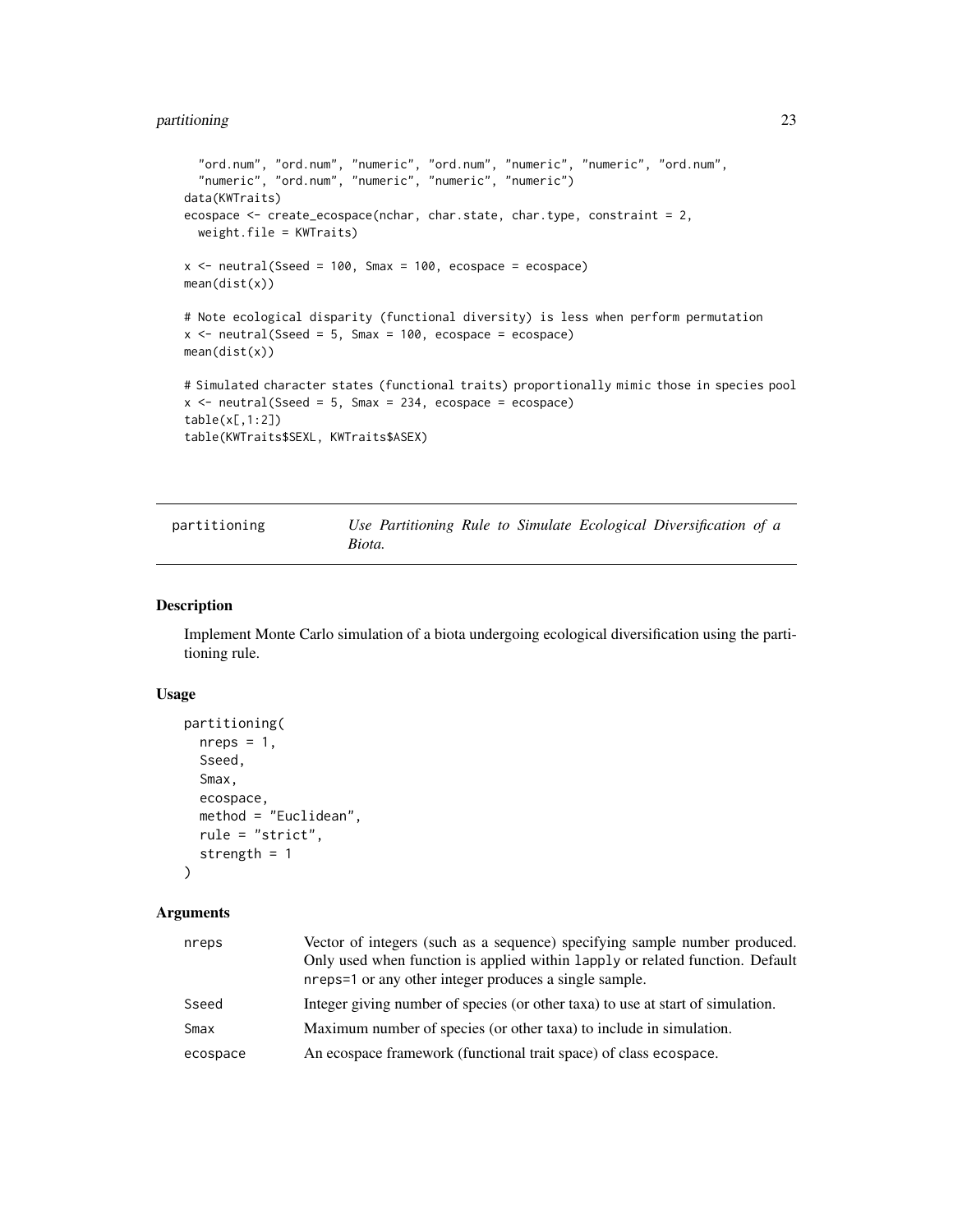<span id="page-23-0"></span>

| method   | Distance measure to use when calculating functional distances between species.<br>Default is Euclidean using stats:: dist. Gower or any other value uses Gower                                                                          |  |  |  |  |
|----------|-----------------------------------------------------------------------------------------------------------------------------------------------------------------------------------------------------------------------------------------|--|--|--|--|
|          | distance (using FD::gowdis). Presence of factor or ordered factor character<br>types forces use of Gower distance.                                                                                                                      |  |  |  |  |
| rule     | The partitioning implementation to use in the simulation. Default strict im-<br>plements the 'minimum distant neighbor' rule; relaxed implements the "maxi-<br>mum nearest neighbor" rule. See 'Details' below for further explanation. |  |  |  |  |
| strength | Strength parameter controlling probability that partitioning rule is followed dur-<br>ing simulation. Values must range between strength = 1 (default, rules always<br>implemented) and strength = $\theta$ (rules never implemented).  |  |  |  |  |

#### Details

Simulations are implemented as Monte Carlo processes in which species are added iteratively to assemblages, with all added species having their character states specified by the model rules, here the 'partitioning' rule. Simulations begin with the seeding of Sseed number of species, chosen at random (with replacement) from either the species pool (if provided in the weight.file when building the ecospace framework using create\_ecospace) or following the neutral-rule algorithm (if a pool is not provided). Once seeded, the simulations proceed iteratively (character-by-character, species-by-species) by following the appropriate algorithm, as explained below, until terminated at Smax.

Partitioning rule algorithm: Measure distances between all pairs of species, using Euclidean or Gower distance method specified by method argument. Use either of the following rules to identify the position of each additional species.

- strict (minimum distant neighbor) rule Identify the maximum distances between all pairs of species (the most-distant neighbors); the space to be partitioned is the minimum of these distances. This implementation progressively fills in the largest parts of the ecospace that are least occupied between neighboring species, and eventually partitions the ecospace in straightline gradients between seed species.
- relaxed (maximum nearest neighbor) rule Identify nearest-neighbor distances between all pairs of species; the space to be partitioned is the maximum of these distances. This implementation places new species in the most unoccupied portion of the ecospace that is within the cluster of pre-existing species, often the centroid.

In both rules, each new species is created as a resampled combination of the character states of the identified neighbors. If multiple pairs meet the specific criteria, one of these pairs is chosen at random. Ordered, multistate character partitioning (such as ordered factors or order numeric character types) can include any state equal to or between the observed states of existing species. The probability of following the partitioning rule is determined by the strength parameter. Default strength = 1 always implements the rule, whereas strength =  $\theta$  never implements it (essentially making the simulation follow the [neutral](#page-19-1) rule.)

Each newly assigned character is compared with the ecospace framework (ecospace) to confirm that it is an allowed state combination before proceeding to the next character. If the newly built character is disallowed from the ecospace framework (i.e., because it has "dual absences" [0,0], has been excluded based on the species pool [weight.file in create\_ecospace], or is not allowed by the ecospace constraint parameter), then the character-selection algorithm is repeated until an allowable character is selected. When simulations proceed to very large sample sizes  $(>100)$ ,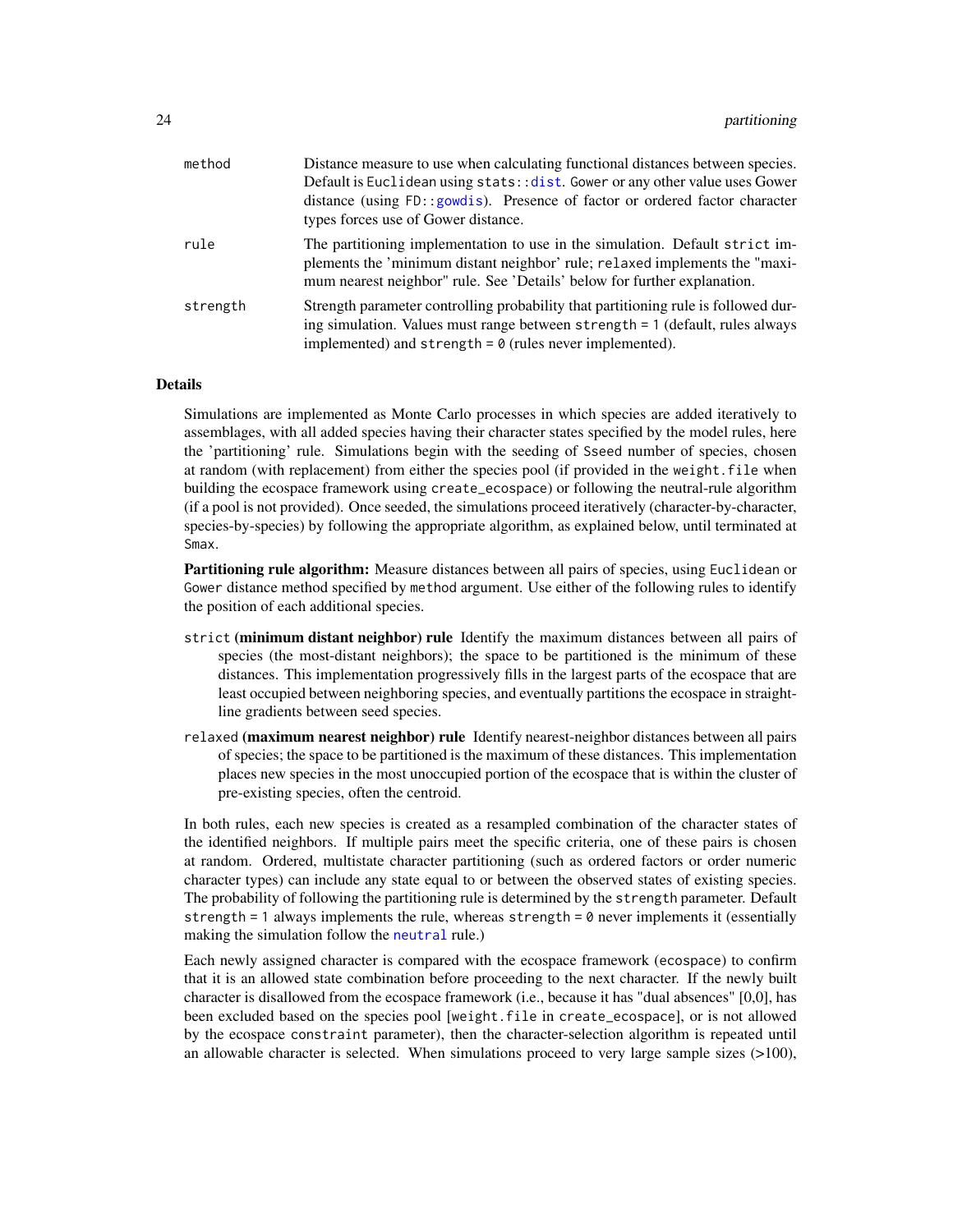## <span id="page-24-0"></span>partitioning 25

this confirmatory process can require long computational times, and produce "new" intermediate species that are functionally identical to pre-existing species. This can occur, for example, when no life habits, or perhaps only one, exist that forms an allowable intermediate between the selected neighbors.

Partitioning rules tend to produce ecospaces displaying linear gradients between seed species (in the strict implementation) or concentration of life habits near the functional centroid (in the relaxed implementation). Additional details on the partitioning simulation are provided in Novack-Gottshall (2016a,b), including sensitivity to ecospace framework (functional trait space) structure, recommendations for model selection, and basis in ecological and evolutionary theory.

## Value

Returns a data frame with Smax rows (representing species) and as many columns as specified by number of characters/states (functional traits) in the ecospace framework. Columns will have the same data type (numeric, factor, ordered numeric, or ordered factor) as specified in the ecospace framework.

## Note

A bug exists within FD:[:gowdis](#page-0-0) where nearest-neighbor distances can not be calculated when certain characters (especially numeric characters with values other than 0 and 1) share identical traits across species. The nature of the bug is under investigation, but the current implementation is reliable under most uses. If you run into problems because of this bug, a work-around is to manually change the function to call cluster:[:daisy](#page-0-0) using metric = "gower" instead.

The function has been written to allow usage (using [lapply](#page-0-0) or some other list-apply function) in 'embarrassingly parallel' implementations in a high-performance computing environment.

## Author(s)

Phil Novack-Gottshall <pnovack-gottshall@ben.edu>

#### References

Bush, A. and P.M. Novack-Gottshall. 2012. Modelling the ecological-functional diversification of marine Metazoa on geological time scales. *Biology Letters* 8: 151-155.

Novack-Gottshall, P.M. 2016a. General models of ecological diversification. I. Conceptual synthesis. *Paleobiology* 42: 185-208.

Novack-Gottshall, P.M. 2016b. General models of ecological diversification. II. Simulations and empirical applications. *Paleobiology* 42: 209-239.

## See Also

[create\\_ecospace](#page-8-1), [neutral](#page-19-1), [redundancy](#page-29-1), [expansion](#page-13-1)

## Examples

# Create an ecospace framework with 15 3-state factor characters # Can also accept following character types: "numeric", "ord.num", "ord.fac" nchar  $\leq -15$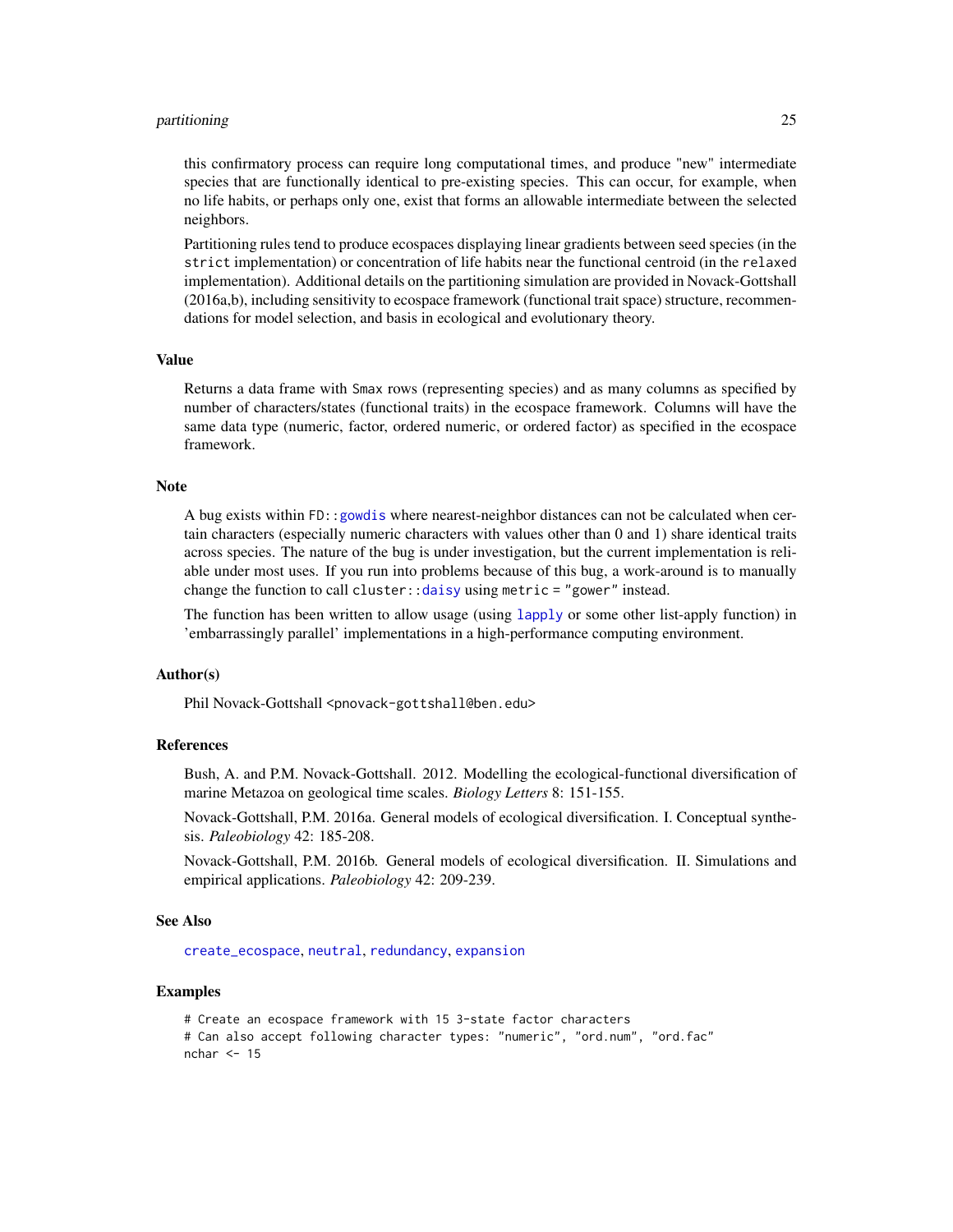```
ecospace \leq create_ecospace(nchar = nchar, char.state = rep(3, nchar),
  char.type = rep("factor", nchar))
# Single (default) sample produced by partitioning function (with strength = 1 and
# "strict" partitioning rules):
Sseed <-5Smax <-40x <- partitioning(Sseed = Sseed, Smax = Smax, ecospace = ecospace, rule = "strict")
head(x, 10)# Plot results, showing order of assembly
# (Seed species in red, next 5 in black, remainder in gray)
# Notice the 'strict' partitioning model produces an ecospace with life-habit gradients
# between seed species
seq <- seq(nchar)
types <- sapply(seq, function(seq) ecospace[[seq]]$type)
if(any(types == "ord.fac" | types == "factor")) pc <- preomp(FD::gowdis(x)) else
  pc \le - prcomp(x)plot(pc$x, type = "n", main = paste("Partitioning model,\n", Smax, "species"))
text(pcsx[,1], pcsx[,2], labels = seq(Smax), col = c(rep("red", Sseed), rep("black", 5),rep("slategray", (Smax - Sseed - 5))), pch = c(rep(19, Sseed), rep(21, (Smax - Sseed))),
 cex = .8# Same, but following "relaxed" partitioning rules:
# Notice the 'relaxed' partitioning model only fills in the ecospace between seed species
x <- partitioning(Sseed = Sseed, Smax = Smax, ecospace = ecospace, rule = "relaxed")
if(any(types == "ord.fac" | types == "factor")) pc <- \text{prcomp}(\text{FD}::\text{gowdis}(x)) else
  pc \le- prcomp(x)plot(pc$x, type = "n", main = paste("Partitioning model,\n", Smax, "species"))
text(pc$x[,1], pc$x[,2], labels = seq(Smax), col = c(rep("red", Sseed), rep("black", 5),
 rep("slategray", (Smax - Sseed - 5))), pch = c(rep(19, Sseed), rep(21, (Smax - Sseed))),
 cex = .8# Change strength parameter so rules followed 95% of time:
x <- partitioning(Sseed = Sseed, Smax = Smax, ecospace = ecospace, strength = 0.95, rule = "strict")
if(any(types == "ord.fac" | types == "factor")) pc <- \text{prcomp}(\text{FD}::\text{gowdis}(x)) else
  pc < - prcomp(x)plot(pc$x, type = "n", main = paste("Partitioning model,\n", Smax, "species"))
text(pc$x[,1], pc$x[,2], labels = seq(Smax), col = c(rep("red", Sseed), rep("black", 5),rep("slategray", (Smax - Sseed - 5))), pch = c(rep(19, Sseed), rep(21, (Smax - Sseed))),
  cex = .8# Create 5 samples using multiple nreps and lapply (can be slow)
nreps <-1:5samples \leq lapply(X = nreps, FUN = partitioning, Sseed = 5, Smax = 40, ecospace)
str(samples)
```
prep\_data *Internal Ecospace Functions.*

<span id="page-25-0"></span>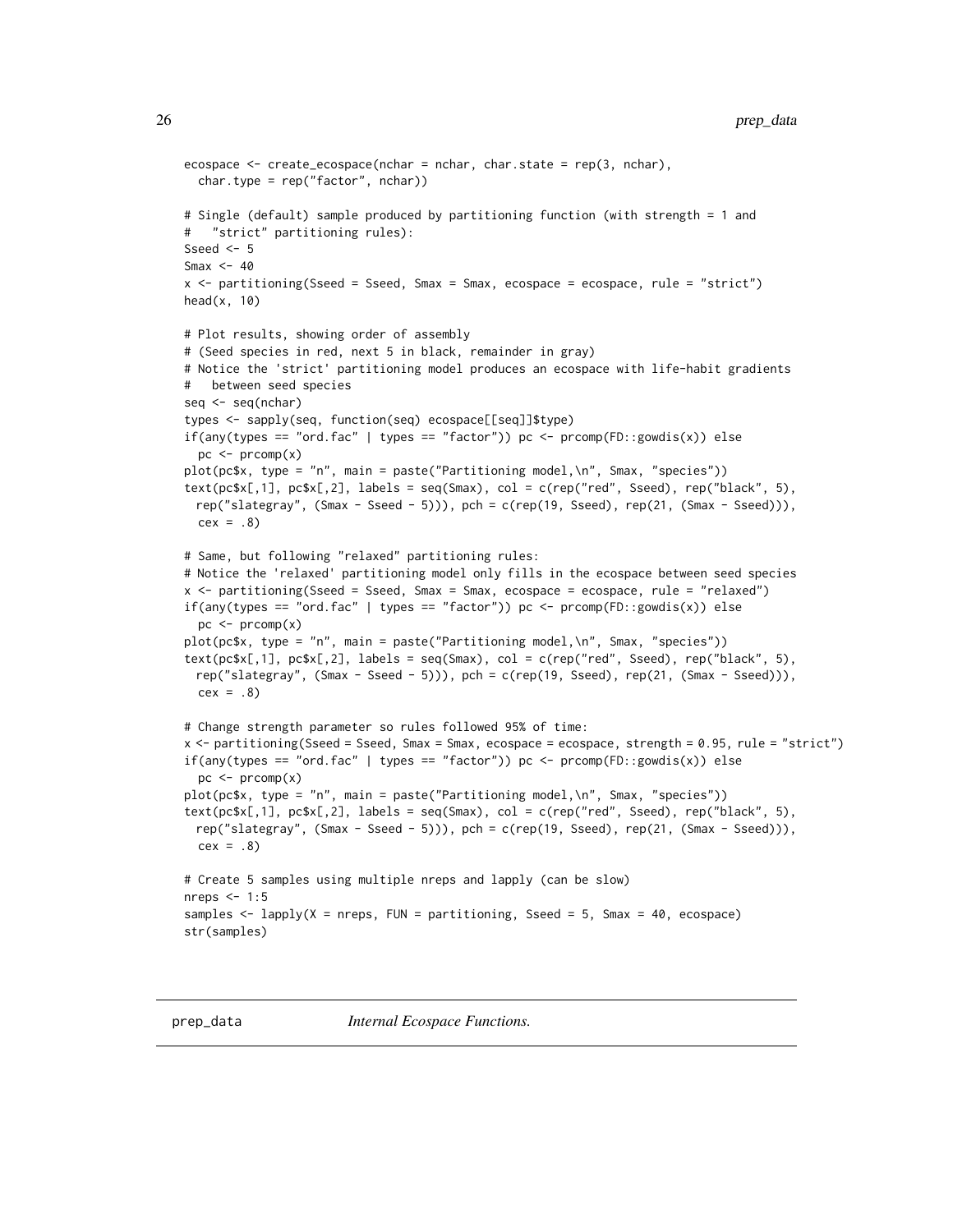## <span id="page-26-0"></span>rbind\_listdf 27

## Description

Internal functions not intended to be called directly by users.

## Usage

```
prep_data(ecospace, Smax)
```
## Arguments

| ecospace | An ecospace framework (functional trait space) of class ecospace.   |
|----------|---------------------------------------------------------------------|
| Smax     | Maximum number of species (or other taxa) to include in simulation. |

## Details

Pre-allocate the basic data frame structure so classes (and factor levels, if used) are properly set. Bit clunky but efficient solution: adding first placeholder column allows cbind to work properly with data frame later, but requires deleting that placeholder at end.

## Value

Returns an empty data frame with pre-defined number of species and functional traits of proper class type.

## See Also

[create\\_ecospace](#page-8-1) for how to create an ecospace framework (functional trait space).

<span id="page-26-1"></span>rbind\_listdf *Combine Large Lists of Data Frames.*

## Description

Quickly combine large lists of dataframes into a single data frame by combining them first into smaller data frames. This is only time- and memory-efficient when dealing with large (>100) lists of data frames.

## Usage

```
rbind\_listdf(lists = NULL, seq. by = 100)
```
#### Arguments

| lists  | List in which each component is a data frame. Each data frame must have the      |
|--------|----------------------------------------------------------------------------------|
|        | same number and types of columns, although the data frames can have different    |
|        | numbers of rows.                                                                 |
| seg.by | Length of small data frames to work with at a time. Default is 100, which timing |
|        | tests confirm is generally most efficient.                                       |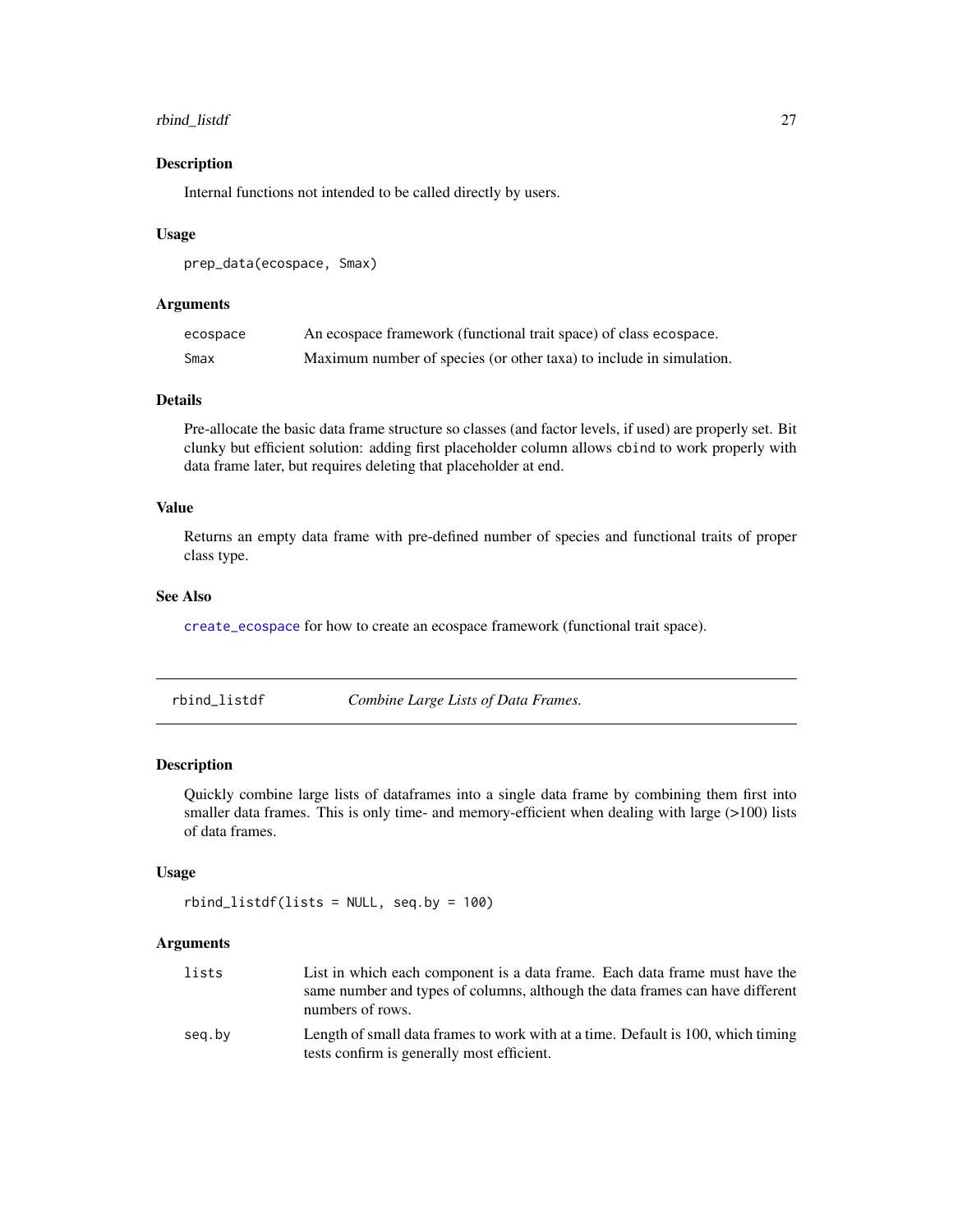## Details

Rather than combine all list data frames into a single data frame, this function builds smaller subsets of data frames, and then combines them together at the end. This process is more time- and memoryefficient. Timing tests confirm that  $seq.py = 100$  is the optimal break-point size. See examples for confirmation. Function can break large lists into up to 456,976 data frame subparts, giving a warning if requires more subparts. Only time- and memory-efficient when dealing with large (>100) lists of data frames.

## Value

Single data frame with number of rows equal to the sum of all data frames in the list, and columns the same as those of individual list data frames.

## **Note**

When called within lapply, the simulation functions neutral, redundancy, partitioning, expansion, and calc\_metrics, which calculates common ecological disparity (functional diversity) statistics on simulated biotas, produce lists of data frames. This function is useful for combining these separate lists into a single data frame for subsequent analyses. This is especially useful when using the functions within a high-performance computing environment when submitted as 'embarrassingly parallel' implementations. [rbindlist](#page-0-0) is a more efficient version of this function.

## See Also

[neutral](#page-19-1), [redundancy](#page-29-1), [partitioning](#page-22-1), [expansion](#page-13-1), [calc\\_metrics](#page-2-1), and [rbindlist](#page-0-0)

```
nl <- 500 # List length
lists <- vector("list", length = nl)
for(i in 1:nl) lists[[i]] <- list(x = \text{norm}(100), y = \text{norm}(100))
str(lists)
object.size(lists)
all <- rbind_listdf(lists)
str(all)
object.size(all) # Also smaller object size
# Build blank ecospace framework to use in simulations
ecospace \leq create_ecospace(nchar = 15, char.state = rep(3, 15),
                            char.type = rep("numeric", 15))# Build 5 samples for neutral model:
nreps <- 1:5
Smax <-10n.samples <- lapply(X = nreps, FUN = neutral, Sseed = 3, Smax = Smax, ecospace)
# Calculate functional diversity metrics for simulated samples
n.metrics \leq lapply(X = nreps, FUN = calc_metrics, samples = n.samples,
                    Model = "neutral", Param = "NA")
alarm()
str(n.metrics)
```
<span id="page-27-0"></span>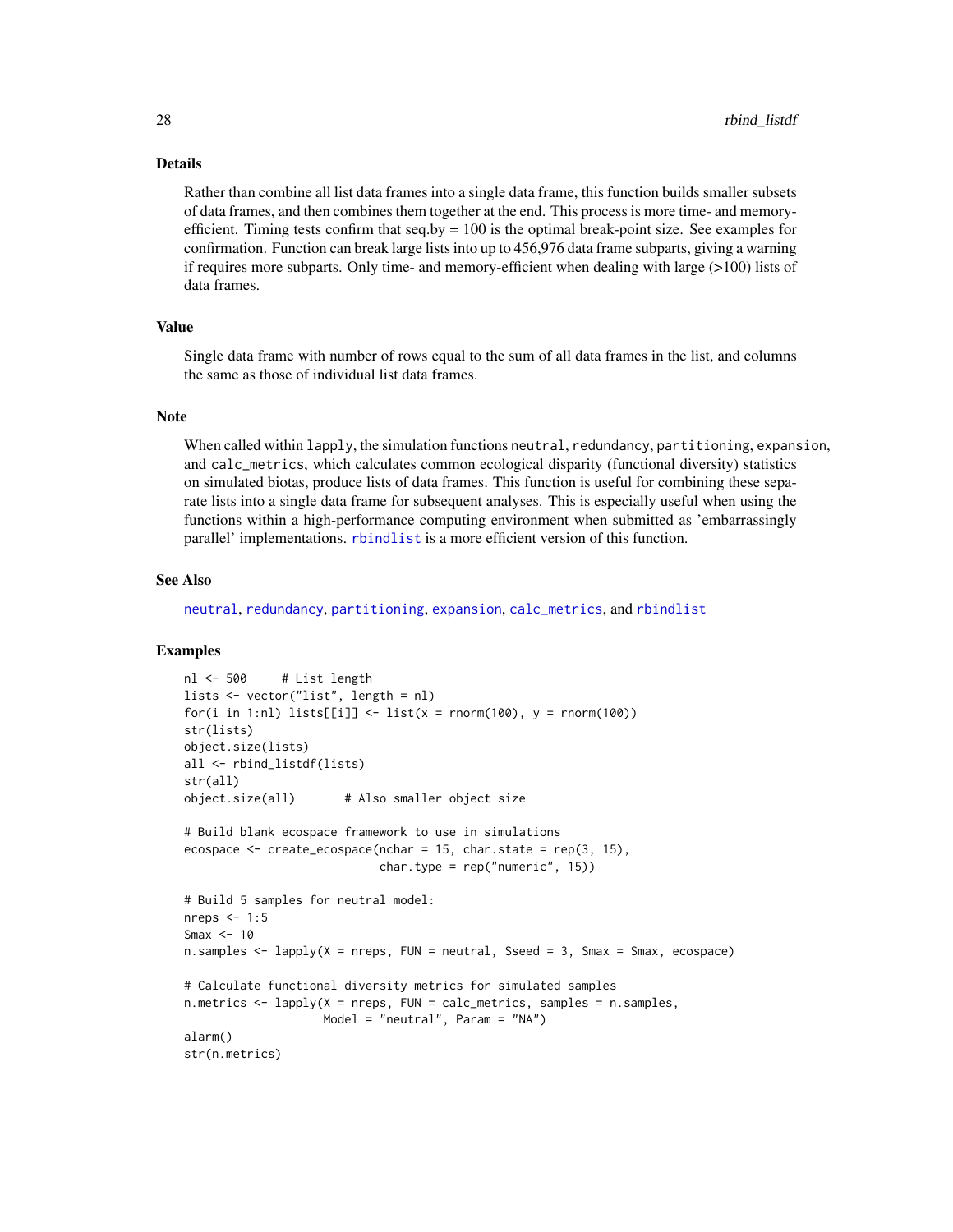```
# rbind lists together into a single dataframe
all <- rbind_listdf(n.metrics)
# Calculate mean dynamics
means <- n.metrics[[1]]
for(n in 1:Smax) means[n,4:11] <- apply(all[which(all$S == means$S[n]),4:11],
                                         2, mean, na.rm = TRUE)
means
# Plot statistics as function of species richness, overlaying mean dynamics
op \leftarrow par()par(mfrow = c(2, 4), mar = c(4, 4, 1, .3))attach(all)
plot(S, H, type = "p", cex = .75, col = "gray")lines(means$S, means$H, type = "l", lwd = 2)
plot(S, D, type = "p", cex = .75, col = "gray")
lines(means$S, means$D, type = "l", lwd = 2)
plot(S, M, type = "p", cex = .75, col = "gray")
lines(means$S, means$M, type = "l", lwd = 2)
plot(S, V, type = "p", cex = .75, col = "gray")
lines(means$S, means$V, type = "l", lwd = 2)
plot(S, FRic, type = "p", cex = .75, col = "gray")
lines(means$S, means$FRic, type = "l", lwd = 2)
plot(S, FEve, type = "p", cex = .75, col = "gray")
lines(means$S, means$FEve, type = "l", lwd = 2)
plot(S, FDiv, type = "p", cex = .75, col = "gray")
lines(means$S, means$FDiv, type = "l", lwd = 2)
plot(S, FDis, type = "p", cex = .75, col = "gray")
lines(means$S, means$FDis, type = "l", lwd = 2)
par(op)
## Not run:
# Note each of following can take a few seconds to run
# Compare timings:
t0 \leq Sys.time()
all <- rbind_listdf(lists)
(Sys.time() - t0)t0 <- Sys.time()
all <- rbind_listdf(lists, seq.by = 20)
(Sys.time() - t0)t0 \leftarrow Sys.time()all <- rbind_listdf(lists, seq.by = 500)
(Sys.time() - t0)# Compare to non-function version
all2 \leftarrow data.frame()
t0 \leftarrow Sys.time()for(i in 1:nl) all2 <- rbind(all2, lists[[i]])
```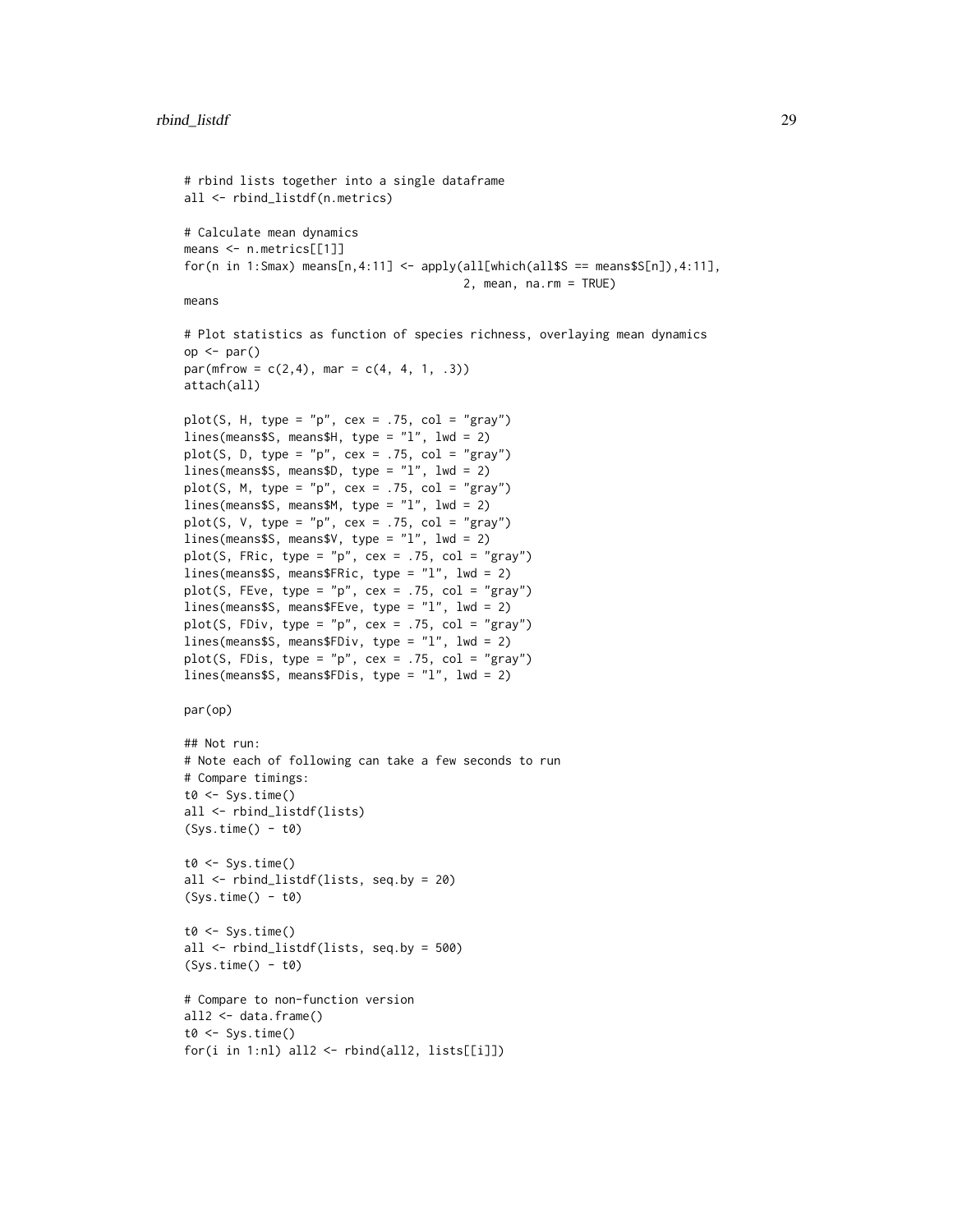## <span id="page-29-0"></span>30 redundancy

```
(Sys.time() - t0)## End(Not run)
# Compare to data.table's 'rbindlist' version
library(data.table)
t0 \leq Sys.time()
all <- rbindlist(lists)
(Sys.time() - t0)
```
<span id="page-29-1"></span>

| redundancy |        | Use Redundancy Rule to Simulate Ecological Diversification of a |  |  |
|------------|--------|-----------------------------------------------------------------|--|--|
|            | Biota. |                                                                 |  |  |

## Description

Implement Monte Carlo simulation of a biota undergoing ecological diversification using the redundancy rule.

## Usage

```
redundancy(nreps = 1, Sseed, Smax, ecospace, strength = 1)
```
## Arguments

| nreps    | Vector of integers (such as a sequence) specifying sample number produced.<br>Only used when function is applied within lapply or related function. Default<br>$n$ reps = 1 or any other integer produces a single sample.           |
|----------|--------------------------------------------------------------------------------------------------------------------------------------------------------------------------------------------------------------------------------------|
| Sseed    | Integer giving number of species (or other taxa) to use at start of simulation.                                                                                                                                                      |
| Smax     | Maximum number of species (or other taxa) to include in simulation.                                                                                                                                                                  |
| ecospace | An ecospace framework (functional trait space) of class ecospace.                                                                                                                                                                    |
| strength | Strength parameter controlling probability that redundancy rule is followed dur-<br>ing simulation. Values must range between strength = 1 (default, rules always<br>implemented) and strength = $\theta$ (rules never implemented). |

## Details

Simulations are implemented as Monte Carlo processes in which species are added iteratively to assemblages, with all added species having their character states specified by the model rules, here the 'redundancy' rule. Simulations begin with the seeding of Sseed number of species, chosen at random (with replacement) from either the species pool (if provided in the weight.file when building the ecospace framework using create\_ecospace) or following the neutral-rule algorithm (if a pool is not provided). Once seeded, the simulations proceed iteratively (character-by-character, species-by-species) by following the appropriate algorithm, as explained below, until terminated at Smax.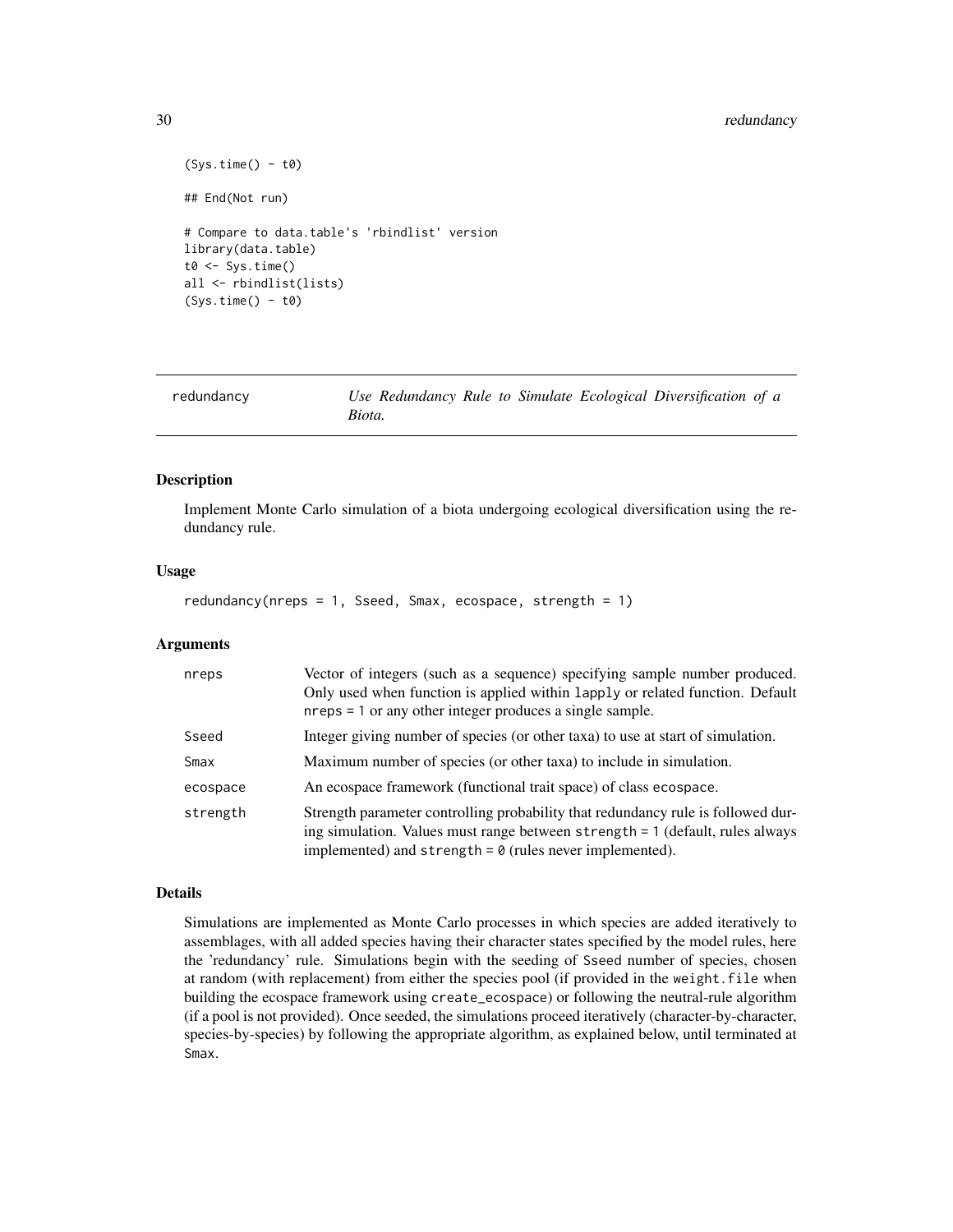#### <span id="page-30-0"></span>redundancy 31 and 32 and 32 and 32 and 33 and 33 and 33 and 33 and 33 and 33 and 33 and 33 and 33 and 33 and 33 and 33 and 33 and 33 and 33 and 33 and 33 and 33 and 33 and 33 and 33 and 33 and 33 and 33 and 33 and 33 and 3

**Redundancy rule algorithm:** Pick one existing species at random and create a new species using that species' characters as a template. A character is modified (using a random multinomial draw from the ecospace framework) according to the strength parameter. Default strength = 1 always implements the redundancy rule, whereas strength  $= 0$  never implements it (essentially making the simulation follow the [neutral](#page-19-1) rule.) Because new character states can be any allowed by the ecospace framework, there is the possibility of obtaining redundancy greater than that specified by a strength parameter less than 1 (if, for example, the new randomly chosen character states are identical to those of the template species).

Redundancy rules tend to produce ecospaces with discrete clusters of functionally similar species. Additional details on the redundancy simulation are provided in Novack-Gottshall (2016a,b), including sensitivity to ecospace framework (functional trait space) structure, recommendations for model selection, and basis in ecological and evolutionary theory.

## Value

Returns a data frame with Smax rows (representing species) and as many columns as specified by number of characters/states (functional traits) in the ecospace framework. Columns will have the same data type (numeric, factor, ordered numeric, or ordered factor) as specified in the ecospace framework.

#### Note

The function has been written to allow usage (using [lapply](#page-0-0) or some other list-apply function) in 'embarrassingly parallel' implementations in a high-performance computing environment.

#### Author(s)

Phil Novack-Gottshall <pnovack-gottshall@ben.edu>

## References

Bush, A. and P.M. Novack-Gottshall. 2012. Modelling the ecological-functional diversification of marine Metazoa on geological time scales. *Biology Letters* 8: 151-155.

Novack-Gottshall, P.M. 2016a. General models of ecological diversification. I. Conceptual synthesis. *Paleobiology* 42: 185-208.

Novack-Gottshall, P.M. 2016b. General models of ecological diversification. II. Simulations and empirical applications. *Paleobiology* 42: 209-239.

#### See Also

[create\\_ecospace](#page-8-1), [neutral](#page-19-1), [partitioning](#page-22-1), [expansion](#page-13-1)

```
# Create an ecospace framework with 15 3-state factor characters
# Can also accept following character types: "numeric", "ord.num", "ord.fac"
nchar \leq -15ecospace \leq create_ecospace(nchar = nchar, char.state = rep(3, nchar),
 char.type = rep("factor", nchar))
```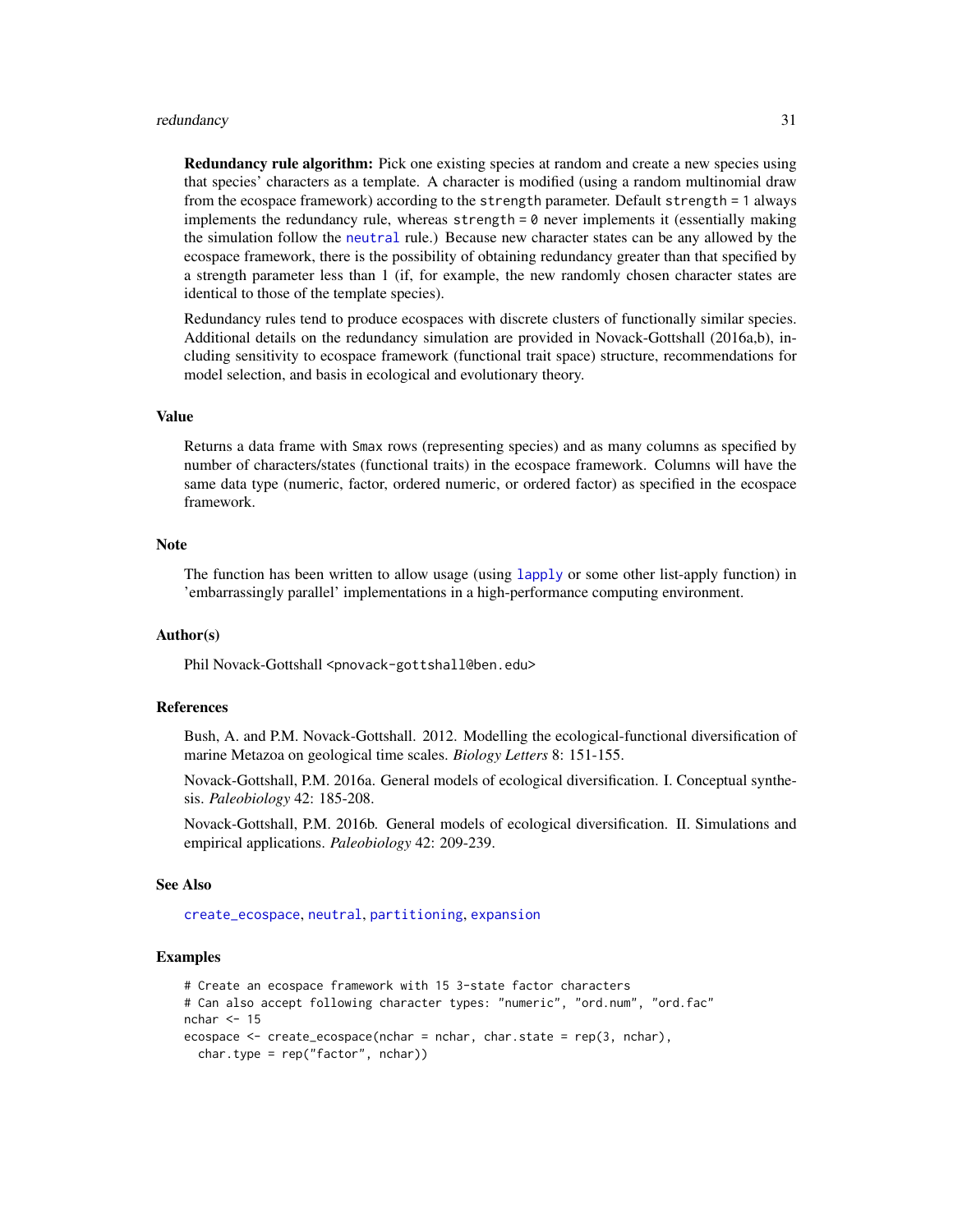```
# Single (default) sample produced by redundancy function (with strength = 1):
Sseed <-5Smax <-50x \le redundancy(Sseed = Sseed, Smax = Smax, ecospace = ecospace)
head(x, 10)# Plot results, showing order of assembly
# (Seed species in red, next 5 in black, remainder in gray)
# Notice the redundancy model produces an ecospace with discrete clusters of life habits
seq <- seq(nchar)
types <- sapply(seq, function(seq) ecospace[[seq]]$type)
if(any(types == "ord.fac" | types == "factor")) pc <- preomp(FD::gowdis(x)) else
  pc < - prcomp(x)plot(pc$x, type = "n", main = paste("Redundancy model,\n", Smax, "species"))
text(pcsx[,1], pcfx[,2], labels = seq(Smax), col = c(rep("red", Sseed), rep("black", 5),rep("slategray", (Smax - Sseed - 5))), pch = c(rep(19, Sseed), rep(21, (Smax - Sseed))),
  cex = .8# Change strength parameter so new species are 95% identical:
x <- redundancy(Sseed = Sseed, Smax = Smax, ecospace = ecospace, strength = 0.95)
if(any(types == "ord.fac" | types == "factor")) pc <- \text{prcomp}(\text{FD}::\text{gowdis}(x)) else
  pc \le- prcomp(x)plot(pc$x, type = "n", main = paste("Redundancy model,\n", Smax, "species"))
text(pc$x[,1], pc$x[,2], labels = seq(Smax), col = c(rep("red", Sseed), rep("black", 5),
 rep("slategray", (Smax - Sseed - 5))), pch = c(rep(19, Sseed), rep(21, (Smax - Sseed))),
  cex = .8# Create 5 samples using multiple nreps and lapply (can be slow)
nreps <-1:5samples \leq lapply(X = nreps, FUN = redundancy, Sseed = 5, Smax = 50, ecospace)
str(samples)
```
sample2 *Internal Ecospace Functions.*

## **Description**

Internal functions not intended to be called directly by users.

#### Usage

sample2 $(x, \ldots)$ 

#### Arguments

| $\mathsf{X}$ | Either a vector of one or more elements from which to choose, or a positive<br>integer. |
|--------------|-----------------------------------------------------------------------------------------|
| $\cdots$     | arguments for particular methods.                                                       |

<span id="page-31-0"></span>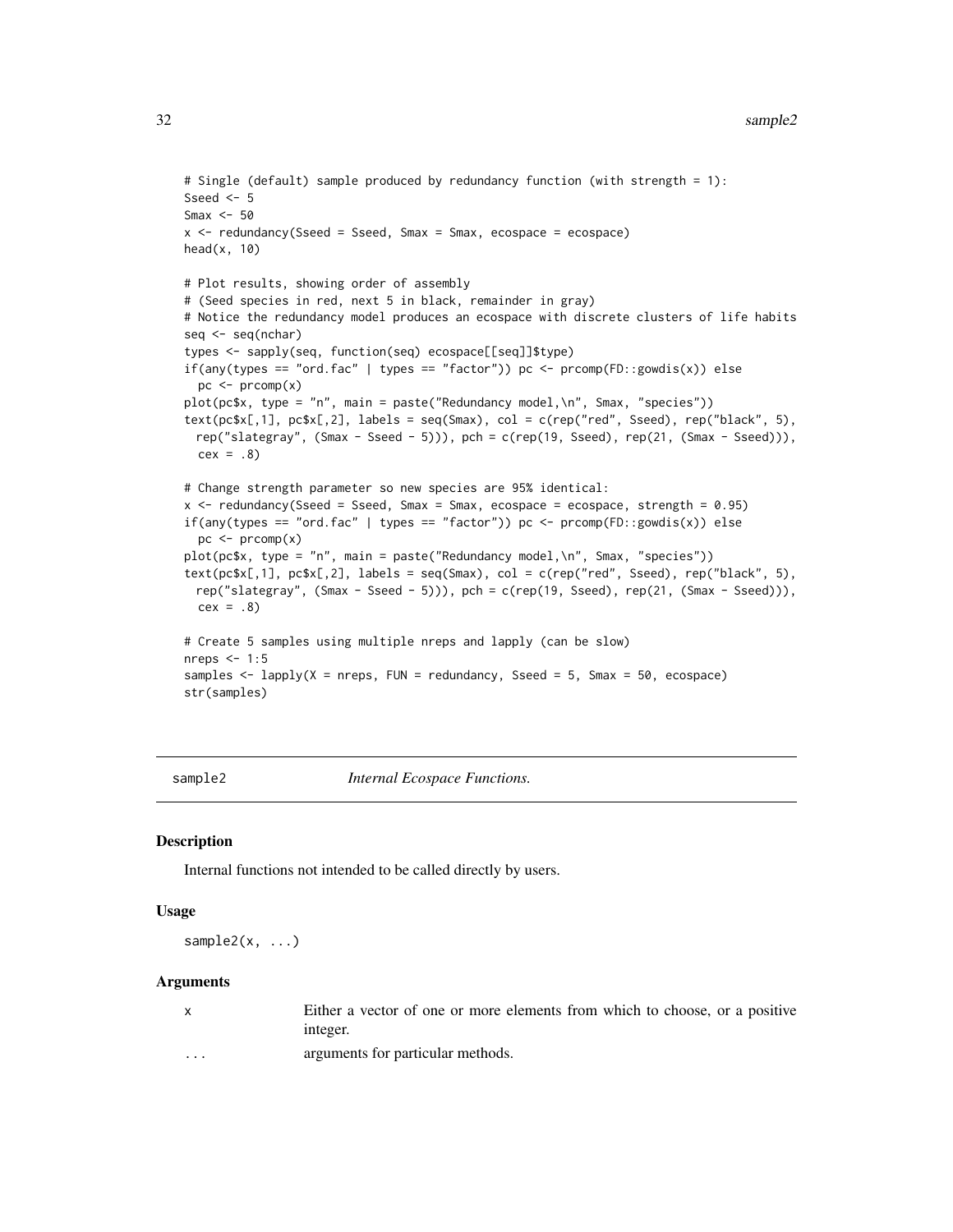#### <span id="page-32-0"></span> $unique2$  33

## Details

Corrects behavior when object sampled has unit length. This is the same function proposed in help file of sample as resample.

#### See Also

[sample](#page-0-0)

unique2 *Internal Ecospace Functions.*

## Description

Internal functions not intended to be called directly by users.

## Usage

unique2(x, length =  $1, ...$ )

## Arguments

| X        | a vector or a data frame or an array or NULL.                               |
|----------|-----------------------------------------------------------------------------|
| length   | number of times (default $= 1$ ) to repeat the dimensionally shorter state. |
| $\cdots$ | arguments for particular methods.                                           |

## Details

Modified unique function that returns proper number of items for filling of matrix when called within apply.

## Note

When dealing with ecospace frameworks with multistate binary (numeric) character types and characters weighted by supplied species pools, sometimes all species will share the same state value for one of several states. (For example, perhaps all species are capable of sexual reproduction, but there is variation in whether some are exclusively sexual and some are hermaphroditic.) When this occurs, calling apply when choosing possible ecospace states will 'break the dimensionality' of the character matrix and convert it into a list. This function maintains matrix dimensionality, by repeating the dimensionally shorter unique state sufficient times to maintain equal length as found in other states.

## See Also

[unique](#page-0-0)